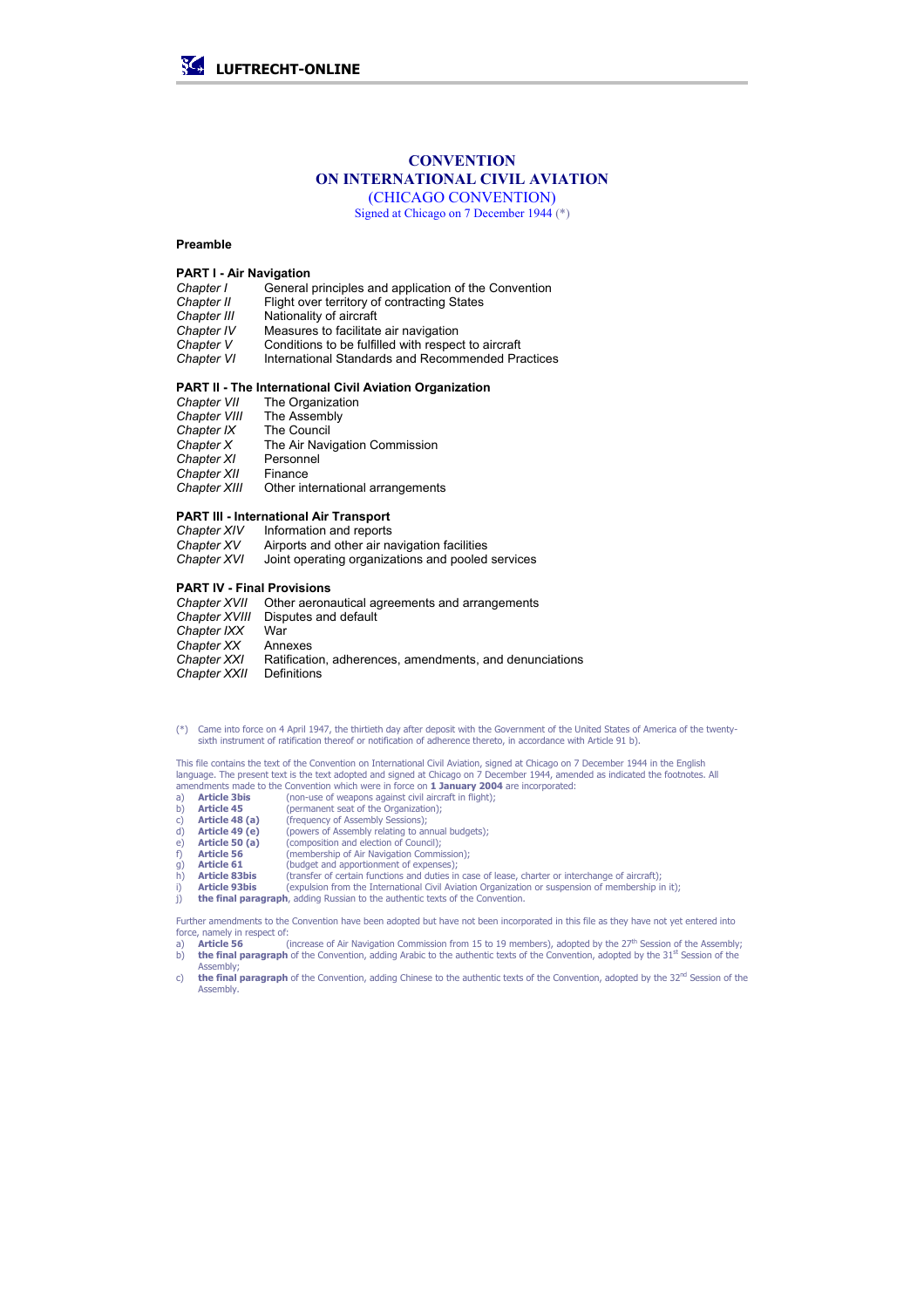#### **Preamble**

WHEREAS the future development of international civil aviation can greatly help to create and preserve friendship and understanding among the nations and peoples of the world, yet its abuse can become a threat to the general security; and

WHEREAS it is desirable to avoid friction and to promote that cooperation between nations and peoples upon which the peace of the world depends;

THEREFORE, the undersigned governments having agreed on certain principles and arrangements in order that international civil aviation may be developed in a safe and orderly manner and that international air transport services may be established on the basis of equality of opportunity and operated soundly and economically;

Have accordingly concluded this Convention to that end.

### **PART I - AIR NAVIGATION CHAPTER I - GENERAL PRINCIPLES AND APPLICATION OF THE CONVENTION**

**Article 1 Sovereignty** 

The contracting States recognize that every State has complete and exclusive sovereignty over the airspace above its territory.

#### **Article 2 Territory**

For the purposes of this Convention the territory of a State shall be deemed to be the land areas and territorial waters adjacent thereto under the sovereignty, suzerainty, protection or mandate of such State.

#### **Article 3 Civil and state aircraft**

- a) This Convention shall be applicable only to civil aircraft, and shall not be applicable to state aircraft.
- b) Aircraft used in military, customs and police services shall be deemed to be state aircraft.
- c) No state aircraft of a contracting State shall fly over the territory of another State or land thereon without authorization by special agreement or otherwise, and in accordance with the terms thereof.
- d) The contracting States undertake, when issuing regulations for their state aircraft, that they will have due regard for the safety of navigation of civil aircraft.

# **Article 3bis**(\*)

#### **Refrain from resorting to the use of weapons**

a) The contracting States recognize that every State must refrain from resorting to the use of weapons against civil aircraft in flight and that, in case of interception, the lives of persons on board and the safety of aircraft must not be endangered. This provision shall not be interpreted as modifying in any way the rights and obligations of States set forth in the Charter of the United Nations.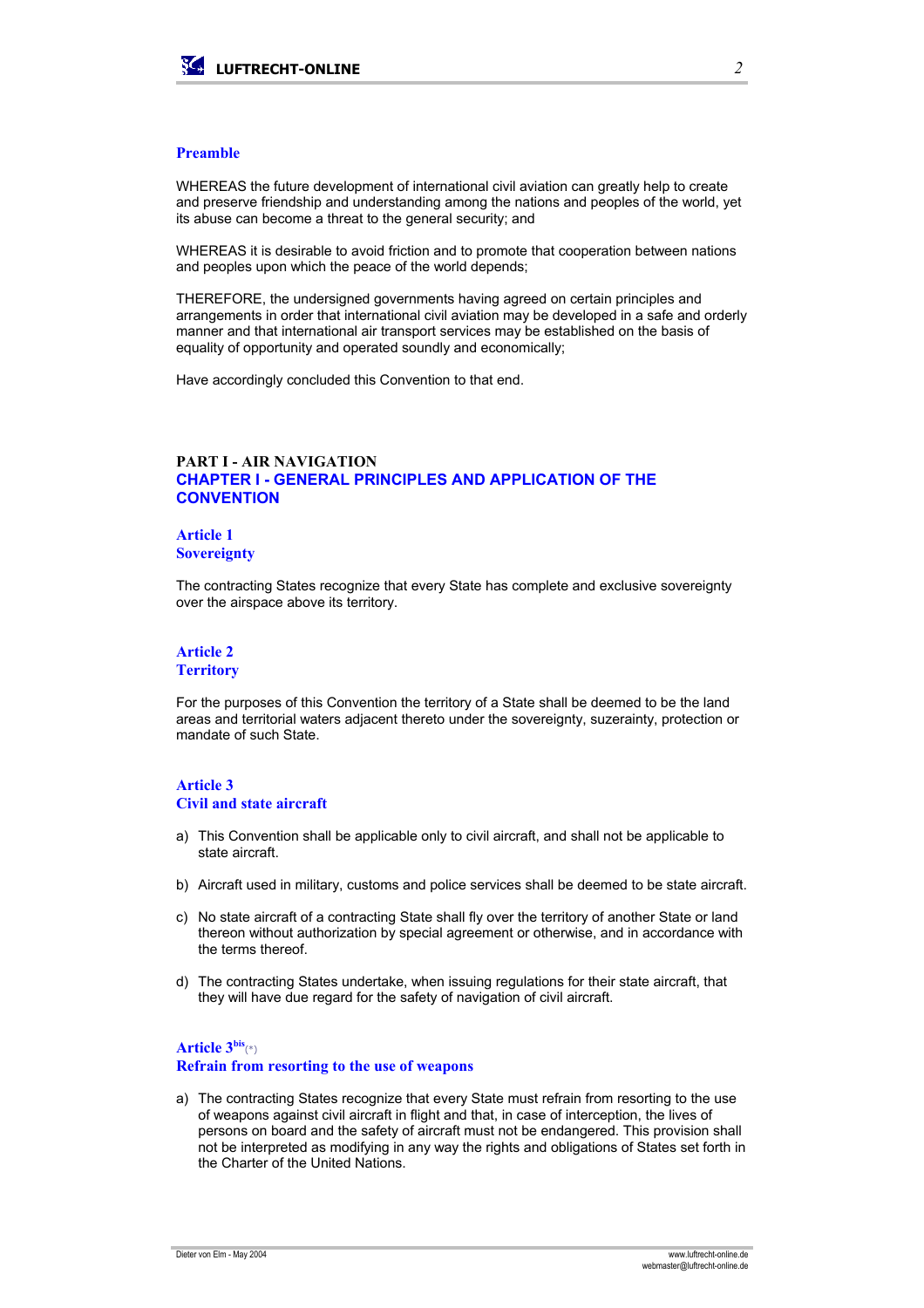- b) The contracting States recognize that every State, in the exercise of its sovereignty, is entitled to require the landing at some designated airport of a civil aircraft flying above its territory without authority or if there are reasonable grounds to conclude that it is being used for any purpose inconsistent with the aims of this Convention; it may also give such aircraft any other instructions to put an end to such violations. For this purpose, the contracting States may resort to any appropriate means consisted with relevant rules of international law, including the relevant provisions of this Convention, specifically paragraph a) of this Article. Each contracting State agrees to publish its regulations in force regarding the interception of civil aircraft.
- c) Every civil aircraft shall comply with an order given in conformity with paragraph b) of this Article. To this end each contracting State shall establish all necessary provisions in its national laws or regulations to make such compliance mandatory for any civil aircraft registered in that State or operated by an operator who has his principal place of business or permanent residence in that State. Each contracting State shall make any violation of such applicable laws or regulations punishable by severe penalties and shall submit the case to its competent authorities in accordance with its laws or regulations.
- d) Each contracting State shall take appropriate measures to prohibit the deliberate use of any civil aircraft registered in that State or operated by an operator who has his principal place of business or permanent residence in that State for any purpose inconsistent with the aims of this Convention. This provision shall not affect paragraph a) or derogate from paragraphs b) and c) of this Article.

(\*) On 10 May 1984 the Assembly amended the Convention by adopting the Protocol introducing Article 3bis. Under Article 94 b)<br>of the Convention, the amendment came into force on 1 October 1998 in respect of States which ha

# **Article 4 Misuse of civil aviation**

Each contracting State agrees not to use civil aviation for any purpose inconsistent with the aims of this Convention.

# **CHAPTER II - FLIGHT OVER TERRITORY OF CONTRACTING STATES**

#### **Article 5 Right of non-scheduled flight**

Each contracting State agrees that all aircraft of the other contracting States, being aircraft not engaged in scheduled international air services shall have the right, subject to the observance of the terms of this Convention, to make flights into or in transit non-stop across its territory and to make stops for non-traffic purposes without the necessity of obtaining prior permission, and subject to the right of the State flown over to require landing. Each contracting State nevertheless reserves the right, for reasons of safety of flight, to require aircraft desiring to proceed over regions which are inaccessible or without adequate air navigation facilities to follow prescribed routes, or to obtain special permission for such flights.

Such aircraft, if engaged in the carriage of passengers, cargo, or mail for remuneration or hire on other than scheduled international air services, shall also, subject to the provisions of Article 7, have the privilege of taking on or discharging passengers, cargo, or mail, subject to the right of any State where such embarkation or discharge takes place to impose such regulations, conditions or limitations as it may consider desirable.

#### **Article 6 Scheduled air services**

No scheduled international air service may be operated over or into the territory of a contracting State, except with the special permission or other authorization of that State, and in accordance with the terms of such permission or authorization.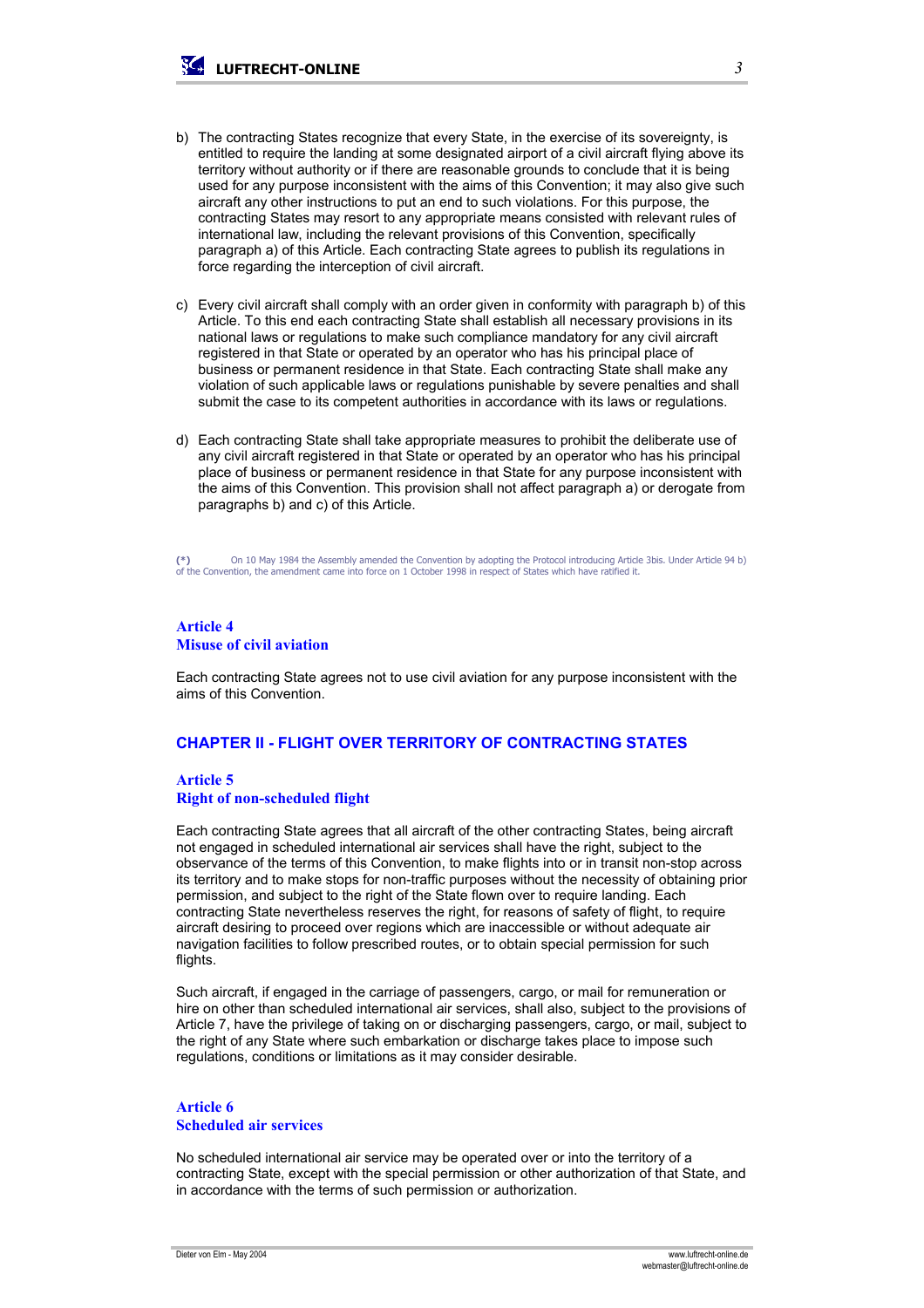#### **Article 7 Cabotage**

Each contracting State shall have the right to refuse permission to the aircraft of other contracting States to take on in its territory passengers, mail and cargo carried for remuneration or hire and destined for another point within its territory. Each contracting State undertakes not to enter into any arrangements which specifically grant any such privilege on an exclusive basis to any other State or an airline of any other State, and not to obtain any such exclusive privilege from any other State.

#### **Article 8 Pilotless aircraft**

No aircraft capable of being flown without a pilot shall be flown without a pilot over the territory of a contracting State without special authorization by that State and in accordance with the terms of such authorization. Each contracting State undertakes to insure that the flight of such aircraft without a pilot in regions open to civil aircraft shall be so controlled as to obviate danger to civil aircraft.

## **Article 9 Prohibited areas**

- a) Each contracting State may, for reasons of military necessity or public safety, restrict or prohibit uniformly the aircraft of other States from flying over certain areas of its territory, provided that no distinction in this respect is made between the aircraft of the State whose territory is involved, engaged in international scheduled airline services, and the aircraft of the other contracting States likewise engaged. Such prohibited areas shall be of reasonable extent and location so as not to interfere unnecessarily with air navigation. Descriptions of such prohibited areas in the territory of a contracting State, as well as any subsequent alterations therein, shall be communicated as soon as possible to the other contracting States and to the International Civil Aviation Organization.
- b) Each contracting State reserves also the right, in exceptional circumstances or during a period of emergency, or in the interest of public safety, and with immediate effect, temporarily to restrict or prohibit flying over the whole or any part of its territory, on condition that such restriction or prohibition shall be applicable without distinction of nationality to aircraft of all other States.
- c) Each contracting State, under such regulations as it may prescribe, may require any aircraft entering the areas contemplated in subparagraphs a) or b) above to effect a landing as soon as practicable thereafter at some designated airport within its territory.

# **Article 10**

#### **Landing at customs airport**

Except in a case where, under the terms of this Convention or a special authorization, aircraft are permitted to cross the territory of a contracting State without landing, every aircraft which enters the territory of a contracting State shall, if the regulations of that State so require, land at an airport designated by that State for the purpose of customs and other examination. On departure from the territory of a contracting State, such aircraft shall depart from a similarly designated customs airport. Particulars of all designated customs airports shall be published by the State and transmitted to the International Civil Aviation Organization established under Part II of this Convention for communication to all other contracting States.

# **Article 11 Applicability of air regulations**

Subject to the provisions of this Convention, the laws and regulations of a contracting State relating to the admission to or departure from its territory of aircraft engaged in international air navigation, or to the operation and navigation of such aircraft while within its territory,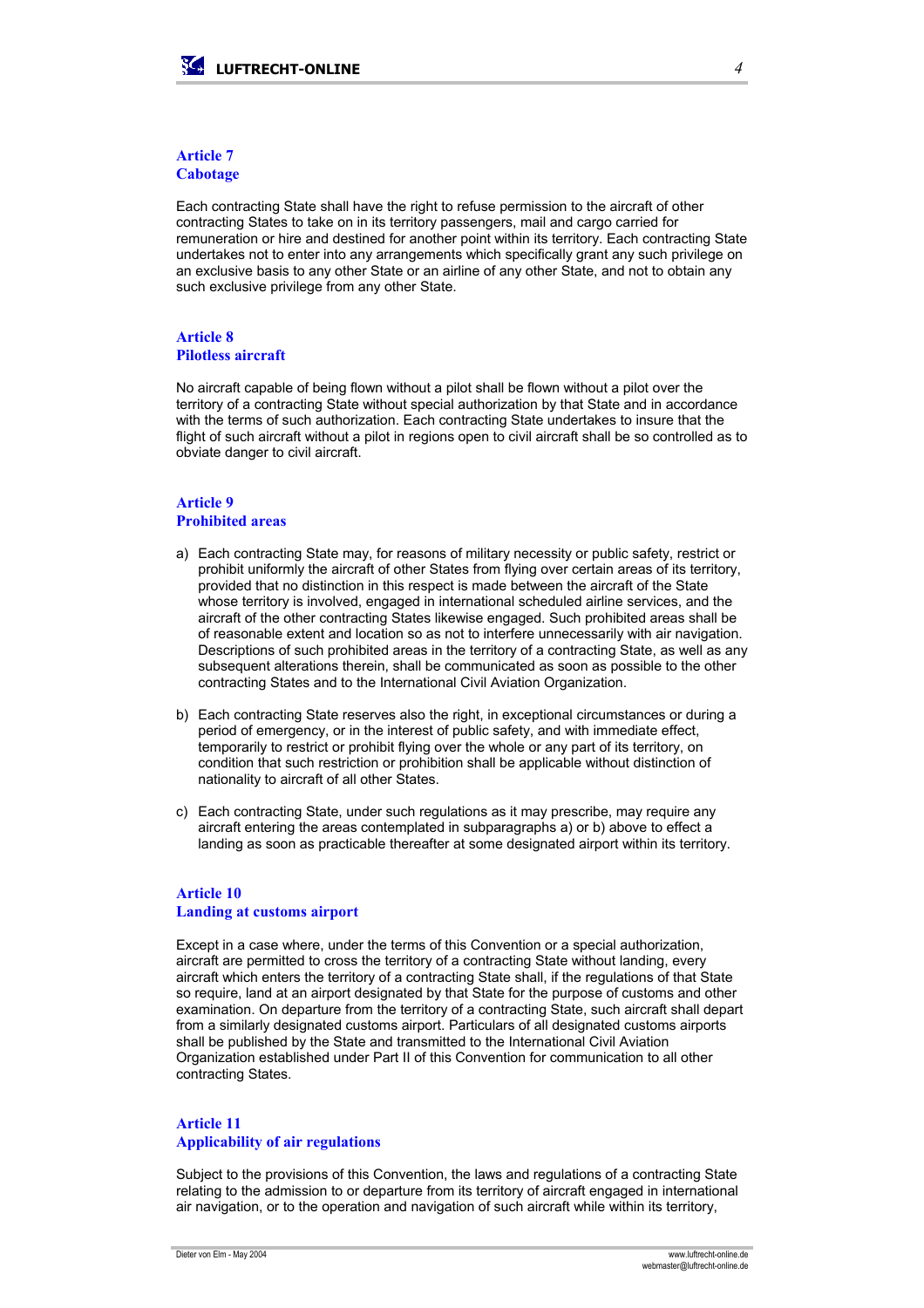shall be applied to the aircraft of all contracting States without distinction as to nationality, and shall be complied with by such aircraft upon entering or departing from or while within the territory of that State.

## **Article 12 Rules of the air**

Each contracting State undertakes to adopt measures to insure that every aircraft flying over or manoeuvring within its territory and that every aircraft carrying its nationality mark, wherever such aircraft may be, shall comply with the rules and regulations relating to the flight and manoeuvre of aircraft there in force. Each contracting State undertakes to keep its own regulations in these respects uniform, to the greatest possible extent, with those established from time to time under this Convention. Over the high seas, the rules in force shall be those established under this Convention. Each contracting State undertakes to insure the prosecution of all persons violating the regulations applicable.

# **Article 13 Entry and clearance regulations**

The laws and regulations of a contracting State as to the admission to or departure from its territory of passengers, crew or cargo of aircraft, such as regulations relating to entry, clearance, immigration, passports, customs, and quarantine shall be complied with by or on behalf of such passengers, crew or cargo upon entrance into or departure from, or while within the territory of that State.

# **Article 14 Prevention of spread of disease**

Each contracting State agrees to take effective measures to prevent the spread by means of air navigation of cholera, typhus (epidemic), smallpox, yellow fever, plague, and such other communicable diseases as the contracting States shall from time to time decide to designate, and to that end contracting States will keep in close consultation with the agencies concerned with international regulations relating to sanitary measures applicable to aircraft. Such consultation shall be without prejudice to the application of any existing international convention on this subject to which the contracting States may be parties.

#### **Article 15 Airport and similar charges**

Every airport in a contracting State which is open to public use by its national aircraft shall likewise, subject to the provisions of Article 68, be open under uniform conditions to the aircraft of all the other contracting States. The like uniform conditions shall apply to the use, by aircraft of every contracting State, of all air navigation facilities, including radio and meteorological services, which may be provided for public use for the safety and expedition of air navigation.

Any charges that may be imposed or permitted to be imposed by a contracting State for the use of such airports and air navigation facilities by the aircraft of any other contracting State shall not be higher,

- a) As to aircraft not engaged in scheduled international air services, than those that would be paid by its national aircraft of the same class engaged in similar operations, and
- b) As to aircraft engaged in scheduled international air services, than those that would be paid by its national aircraft engaged in similar international air services.

All such charges shall be published and communicated to the International Civil Aviation Organization, provided that, upon representation by an interested contracting State, the charges imposed for the use of airports and other facilities shall be subject to review by the Council, which shall report and make recommendations thereon for the consideration of the State or States concerned. No fees, dues or other charges shall be imposed by any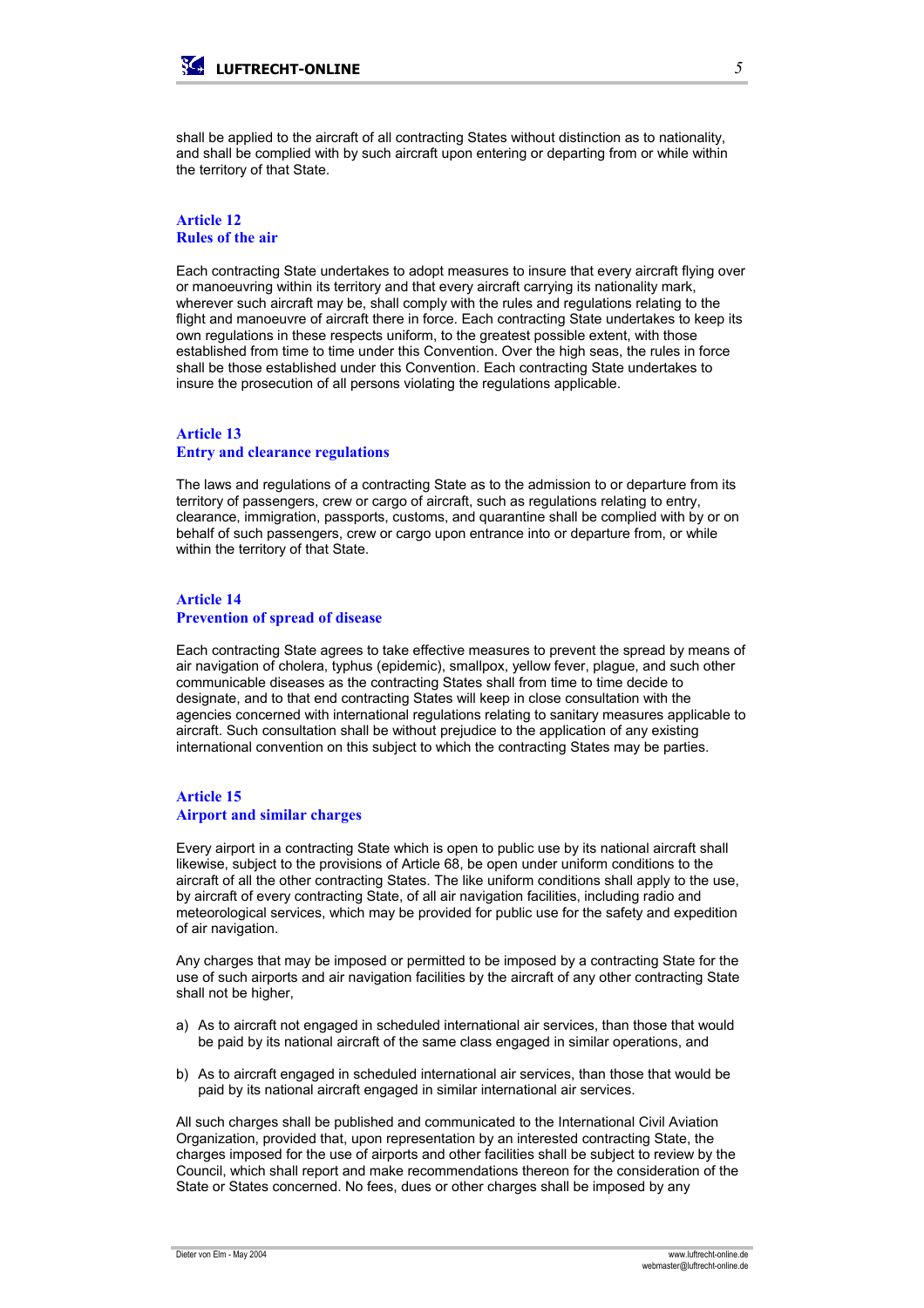contracting State in respect solely of the right of transit over or entry into or exit from its territory of any aircraft of a contracting State or persons or property thereon.

## **Article 16 Search of Aircraft**

The appropriate authorities of each of the contracting States shall have the right, without unreasonable delay, to search aircraft of the other contracting States on landing or departure, and to inspect the certificates and other documents prescribed by this Convention.

## **CHAPTER III - NATIONALITY OF AIRCRAFT**

# **Article 17 Nationality of aircraft**

Aircraft have the nationality of the State in which they are registered.

# **Article 18 Dual registration**

An aircraft cannot be validly registered in more than one State, but its registration may be changed from one State to another.

# **Article 19 National laws governing registration**

The registration or transfer of registration of aircraft in any contracting State shall be made in accordance with its laws and regulations.

## **Article 20 Display of marks**

Every aircraft engaged in international air navigation shall bear its appropriate nationality and registration marks.

#### **Article 21 Report of registrations**

Each contracting State undertakes to supply to any other contracting State or to the International Civil Aviation Organization, on demand, information concerning the registration and ownership of any particular aircraft registered in that State. In addition, each contracting State shall furnish reports to the International Civil Aviation Organization, under such regulations as the latter may prescribe, giving such pertinent data as can be made available concerning the ownership and control of aircraft registered in that State and habitually engaged in international air navigation. The data thus obtained by the International Civil Aviation Organization shall be made available by it on request to the other contracting States.

## **CHAPTER IV - MEASURES TO FACILITATE AIR NAVIGATION**

## **Article 22 Facilitation of formalities**

Each contracting State agrees to adopt all practicable measures, through the issuance of special regulations or otherwise, to facilitate and expedite navigation by aircraft between the territories of contracting States, and to prevent unnecessary delays to aircraft, crews,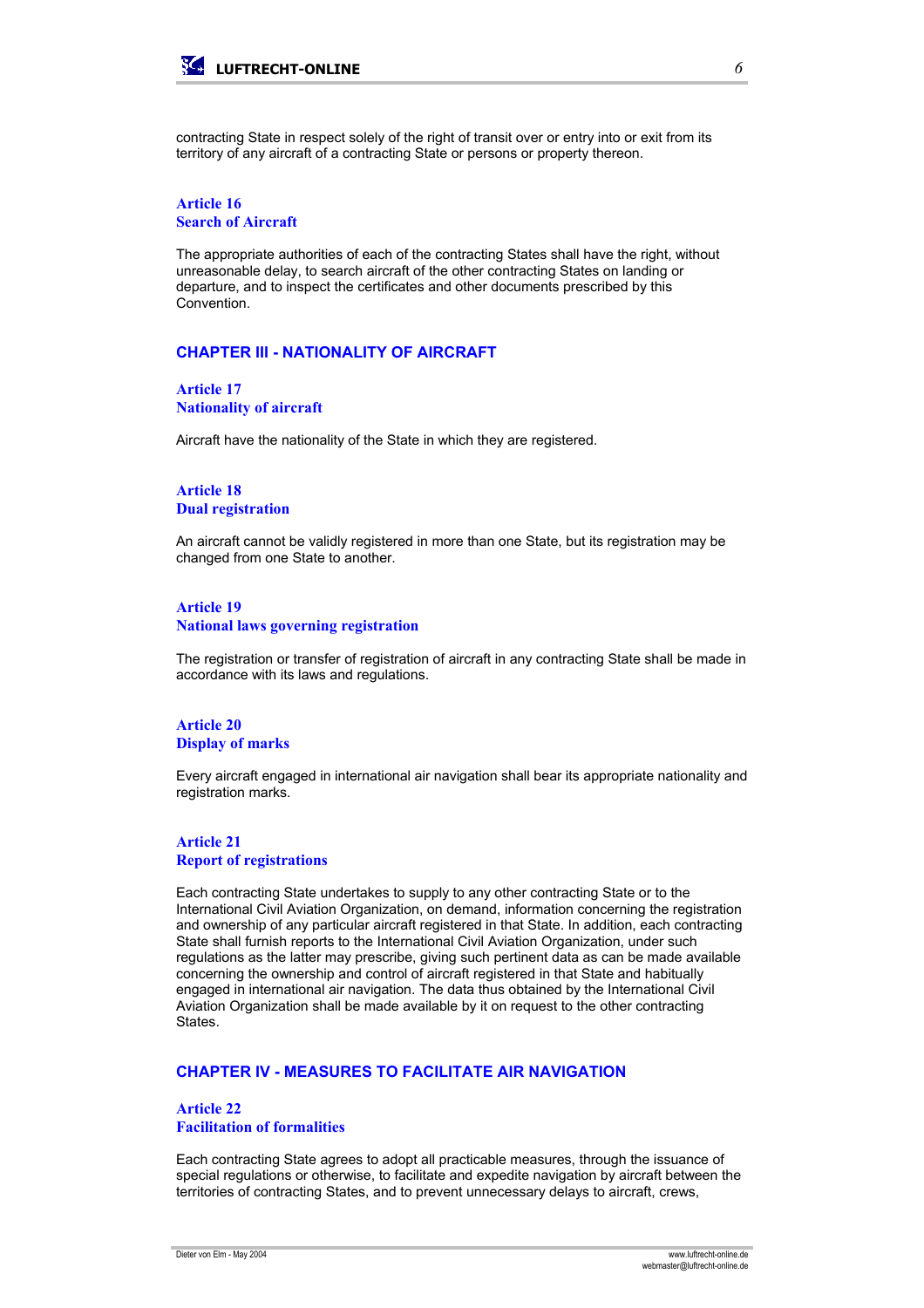passengers and cargo, especially in the administration of the laws relating to immigration, quarantine, customs and clearance.

#### **Article 23 Customs and immigration procedures**

Each contracting State undertakes, so far as it may find practicable, to establish customs and immigration procedures affecting international air navigation in accordance with the practices which may be established or recommended from time to time, pursuant to this Convention. Nothing in this Convention shall be construed as preventing the establishment of customs-free airports.

# **Article 24**

## **Customs duty**

- a) Aircraft on a flight to, from, or across the territory of another contracting State shall be admitted temporarily free of duty, subject to the customs regulations of the State. Fuel, lubricating oils, spare parts, regular equipment and aircraft stores on board an aircraft of a contracting State, on arrival in the territory of another contracting State and retained on board on leaving the territory of that State shall be exempt from customs duty, inspection fees or similar national or local duties and charges. This exemption shall not apply to any quantities or articles unloaded, except in accordance with the customs regulations of the State, which may require that they shall be kept under customs supervision.
- b) Spare parts and equipment imported into the territory of a contracting State for incorporation in or use on an aircraft of another contracting State engaged in international air navigation shall be admitted free of customs duty, subject to compliance with the regulations of the State concerned, which may provide that the articles shall be kept under customs supervision and control.

#### **Article 25 Aircraft in distress**

Each contracting State undertakes to provide such measures of assistance to aircraft in distress in its territory as it may find practicable, and to permit, subject to control by its own authorities, the owners of the aircraft or authorities of the State in which the aircraft is registered to provide such measures of assistance as may be necessitated by the circumstances. Each contracting State, when undertaking search for missing aircraft, will collaborate in co-ordinated measures which may be recommended from time to time pursuant to this Convention.

## **Article 26 Investigation of accidents**

In the event of an accident to an aircraft of a contracting State occurring in the territory of another contracting State, and involving death or serious injury, or indicating serious technical defect in the aircraft or navigation facilities, the State in which the accident occurs will institute an inquiry into the circumstances of the accident, in accordance, so far as its laws permit, with the procedure which may be recommended by the International Civil Aviation Organization. The State in which the aircraft is registered shall be given the opportunity to appoint observers to be present at the inquiry and the State holding the inquiry shall communicate the report and findings in the matter to that State.

## **Article 27 Exemption from seizure on patent claims**

a) While engaged in international air navigation, any authorized entry of aircraft of a contracting State into the territory of another contracting State or authorized transit across the territory of such State with or without landings shall not entail any seizure or detention of the aircraft or any claim against the owner or operator thereof or any other interference therewith by or on behalf of such State or any person therein, on the ground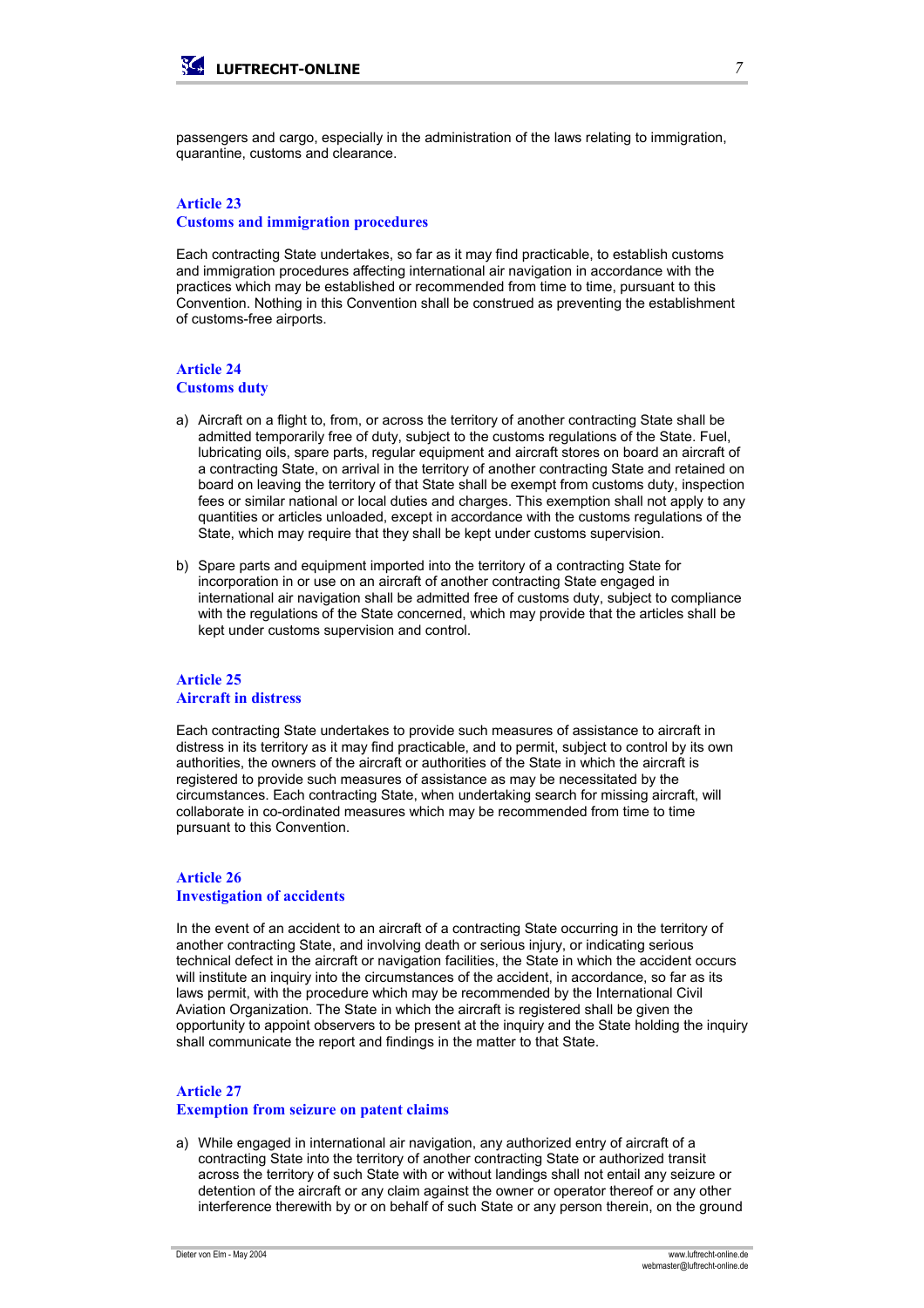that the construction, mechanism, parts, accessories or operation of the aircraft is an infringement of any patent, design, or model duly granted or registered in the State whose territory is entered by the aircraft, it being agreed that no deposit of security in connection with the foregoing exemption from seizure or detention of the aircraft shall in any case be required in the State entered by such aircraft.

- b) The provisions of paragraph a) of this Article shall also be applicable to the storage of spare parts and spare equipment for the aircraft and the right to use and install the same in the repair of an aircraft of a contracting State in the territory of any other contracting State, provided that any patented part or equipment so stored shall not be sold or distributed internally in or exported commercially from the contracting State entered by the aircraft.
- c) The benefits of this Article shall apply only to such States, parties to this Convention, as either
	- 1. are parties to the International Convention for the International Convention for the Protection of Industrial Property and to any amendments thereof; or
	- 2. have enacted patent laws which recognize and give adequate protection to inventions made by the nationals of the other States parties to this Convention.

#### **Article 28**

#### **Air navigation facilities and standard systems**

Each contracting State undertakes, so far as it may find practicable, to:

- (a) Provide, in its territory, airports, radio services, meteorological services and other air navigation facilities to facilitate international air navigation, in accordance with the standards and practices recommended or established from time to time, pursuant to this Convention; .
- (b) Adopt and put into operation the appropriate standard systems of communications procedure, codes, markings, signals, lighting and other operational practices and rules which may be recommended or established from time to time, pursuant to this Convention;
- (c) Collaborate in international measures to secure the publication of aeronautical maps and charts in accordance with standards which may be recommended or established from time to time, pursuant to this Convention.

## **CHAPTER V - CONDITIONS TO BE FULFILLED WITH RESPECT TO AIRCRAFT**

## **Article 29 Documents carried in aircraft**

Every aircraft of a contracting State, engaged in international navigation, shall carry the following documents in conformity with the conditions prescribed in this Convention:

- a) Its certificate of registration;
- b) Its certificate of airworthiness;
- c) The appropriate licenses for each member of the crew; .
- d) Its journey log book;
- e) If it is equipped with radio apparatus, the aircraft radio station license;
- f) If it carries passengers, a list of their names and places of embarkation and destination;
- g) If it carries cargo, a manifest and detailed declarations of the cargo.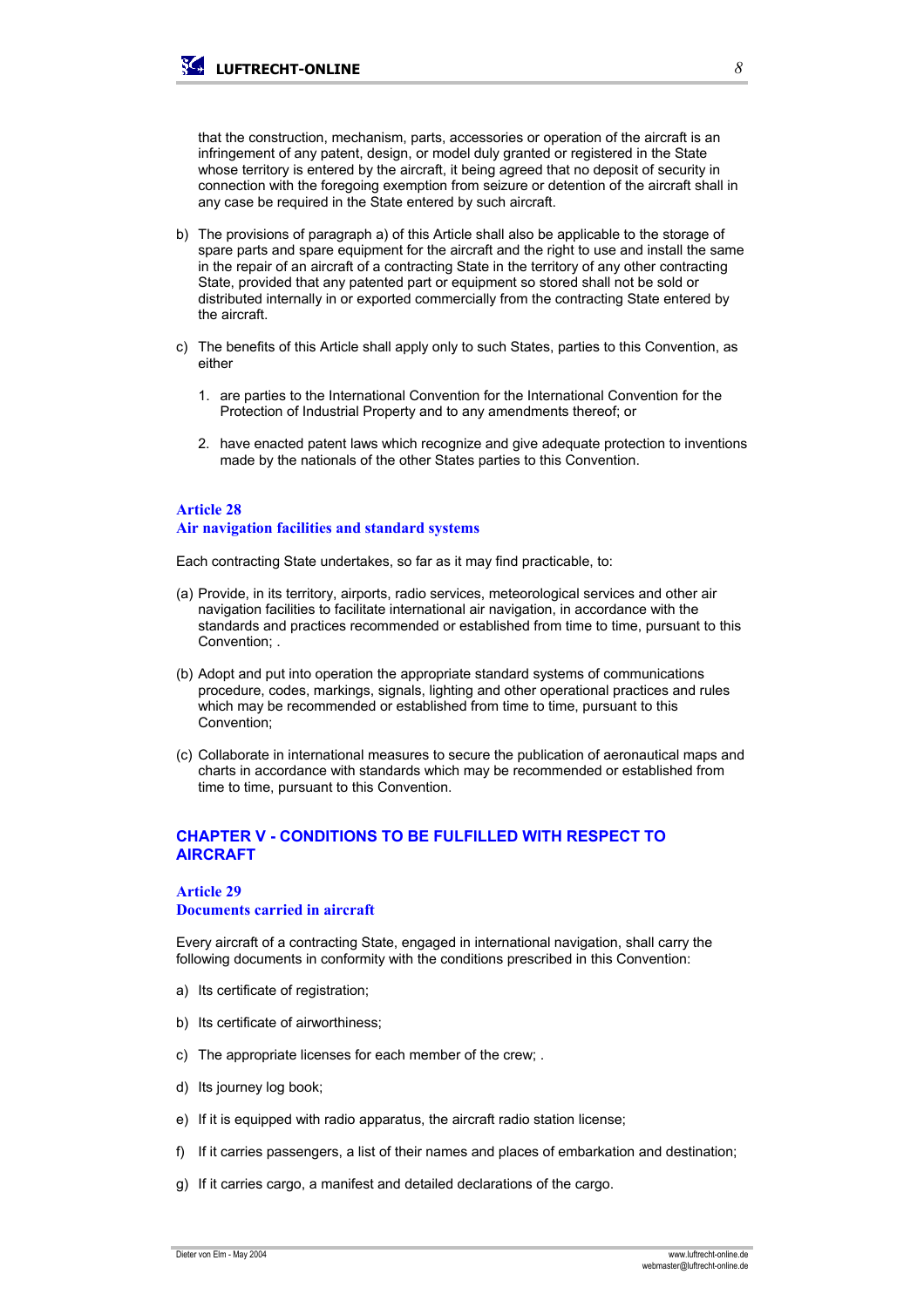#### **Article 30 Aircraft radio equipment**

- a) Aircraft of each contracting State may, in or over the territory of other contracting States, carry radio transmitting apparatus only if a license to install and operate such apparatus has been issued by the appropriate authorities of the State in which the aircraft is registered. The use of radio transmitting apparatus in the territory of the contracting State whose territory is flown over shall be in accordance with the regulations prescribed by that State.
- b) Radio transmitting apparatus may be used only by members of the flight crew who are provided with a special license for the purpose, issued by the appropriate authorities of the State in which the aircraft is registered.

## **Article 31 Certificates of airworthiness**

Every aircraft engaged in international navigation shall be provided with a certificate of airworthiness issued or rendered valid by the State in which it is registered.

#### **Article 32 Licenses of personnel**

- a) The pilot of every aircraft and the other members of the operating crew of every aircraft engaged in international navigation shall be provided with certificates of competency and licenses issued or rendered valid by the State in which the aircraft is registered.
- b) Each contracting State reserves the right to refuse to recognize, for the purpose of flight above its own territory, certificates of competency and licenses granted to any of its nationals by another contracting State.

# **Article 33**

#### **Recognition of certificates and licenses**

Certificates of airworthiness and certificates of competency and licenses issued or rendered valid by the contracting State in which the aircraft is registered, shall be recognized as valid by the other contracting States, provided that the requirements under which such certificates or licenses were issued or rendered valid are equal to or above the minimum standards which may be established from time to time pursuant to this Convention.

#### **Article 34 Journey log books**

There shall be maintained in respect of every aircraft engaged in international navigation a journey log book in which shall be entered particulars of the aircraft, its crew and of each journey, in such form as may be prescribed from time to time pursuant to this Convention.

## **Article 35 Cargo restrictions**

- a) No munitions of war or implements of war may be carried in or above the territory of a State in aircraft engaged in international navigation, except by permission of such State. Each State shall determine by regulations what constitutes munitions of war or implements of war for the purposes of this Article, giving due consideration, for the purposes of uniformity, to such recommendations as the International Civil Aviation Organization may from time to time make.
- b) Each contracting State reserves the right, for reasons of public order and safety, to regulate or prohibit the carriage in or above its territory of articles other than those enumerated in paragraph a): provided that no distinction is made in this respect between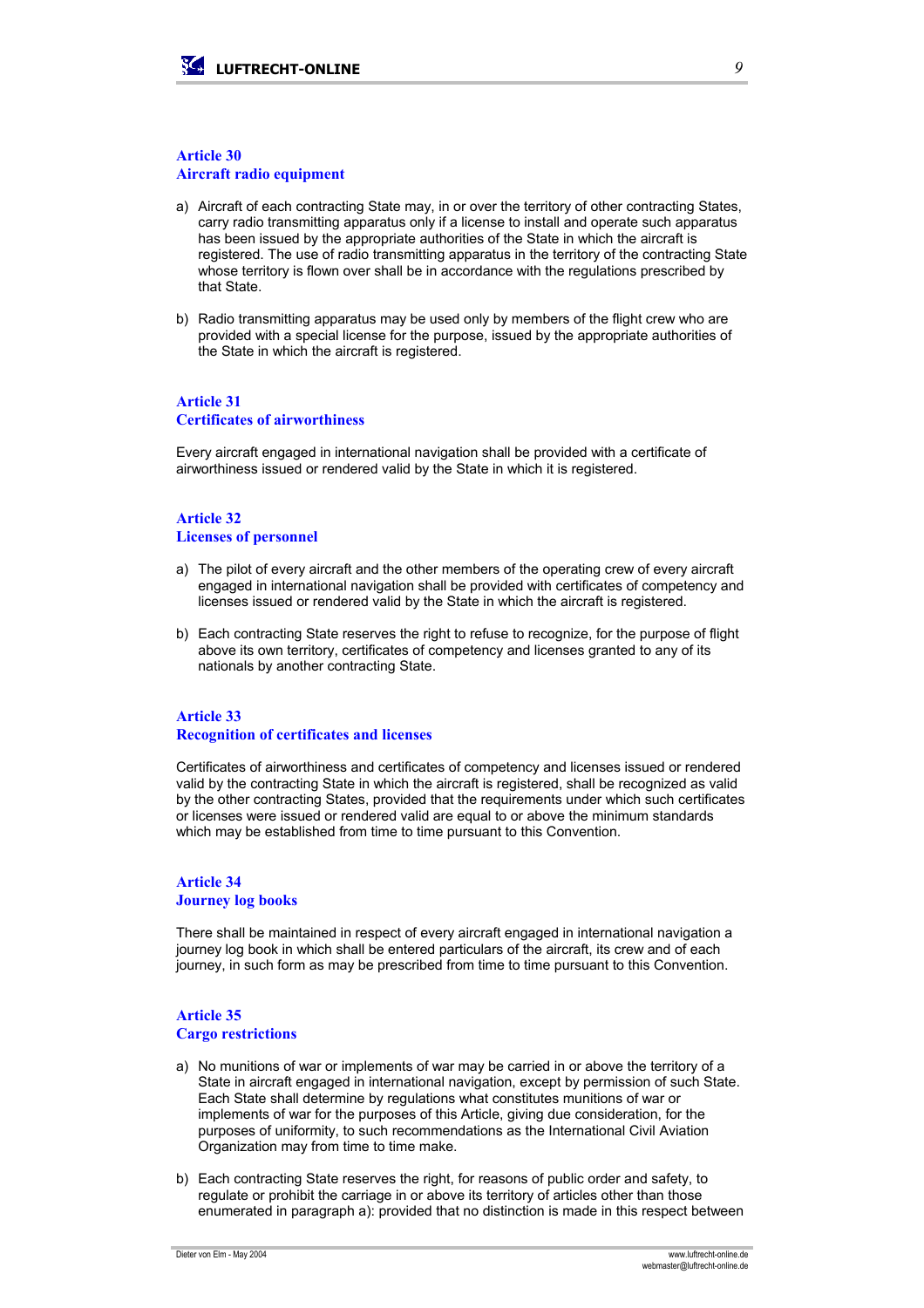its national aircraft engaged in international navigation and the aircraft of the other States so engaged; and provided further that no restriction shall be imposed which may interfere with the carriage and use on aircraft of apparatus necessary for the operation or navigation of the aircraft or the safety of the personnel or passengers.

## **Article 36 Photographic apparatus**

Each contracting State may prohibit or regulate the use of photographic apparatus in aircraft over its territory.

## **CHAPTER VI - INTERNATIONAL STANDARDS AND RECOMMENDED PRACTICES**

#### **Article 37**

**Adoption of international standards and procedures** 

Each contracting State undertakes to collaborate in securing the highest practicable degree of uniformity in regulations, standards, procedures, and organization in relation to aircraft, personnel, airways and auxiliary services in all matters in which such uniformity will facilitate and improve air navigation.

To this end the International Civil Aviation Organization shall adopt and amend from time to time, as may be necessary, international standards and recommended practices and procedures dealing with:

- a) Communications systems and air navigation aids, including ground marking;
- b) Characteristics of airports and landing areas;
- c) Rules of the air and air traffic control practices;
- d) Licensing of operating and mechanical personnel;
- e) Airworthiness of aircraft;
- f) Registration and identification of aircraft;
- g) Collection and exchange of meteorological information;
- h) Log books;
- i) Aeronautical maps and charts;
- j) Customs and immigration procedures;
- k) Aircraft in distress and investigation of accidents;

and such other matters concerned with the safety, regularity, and efficiency of air navigation as may from time to time appear appropriate.

#### **Article 38**

#### **Departures from international standards and procedures**

Any State which finds it impracticable to comply in all respects with any such international standards or procedure, or to bring its own regulations or practices into full accord with any international standard or procedure after amendment of the latter, or which deems it necessary to adopt regulations or practices differing in any particular respect from those established by an international standard, shall give immediate notification to the International Civil Aviation Organization of the differences between its own practice and that established by the international standard. In the case of amendments to international standards, any State which does not make the appropriate amendments to its own regulations or practices shall give notice to the Council within sixty days of the adoption of the amendment to the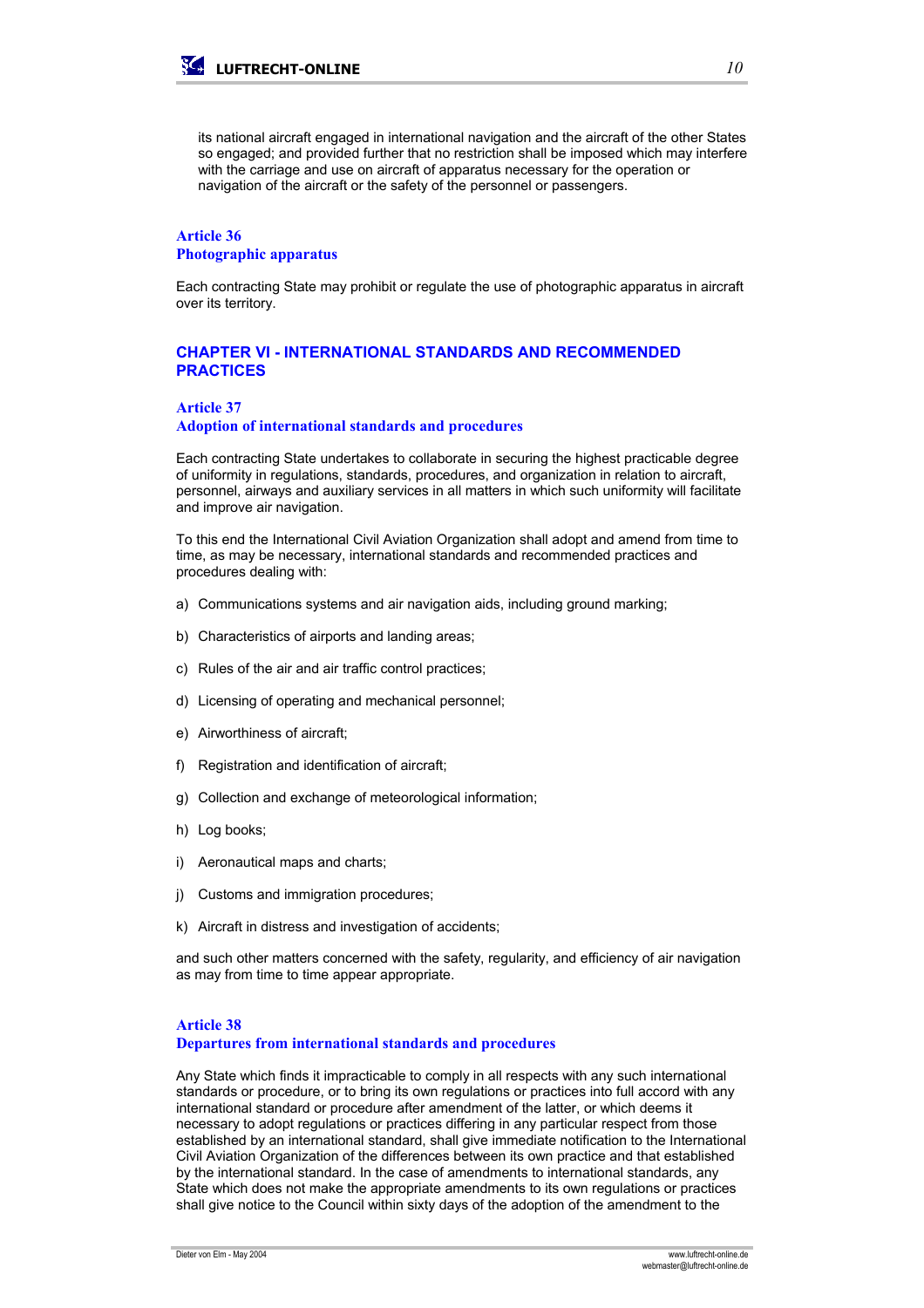international standard, or indicate the action which it proposes to take. In any such case, the Council shall make immediate notification to all other States of the difference which exists between one or more features of an international standard and the corresponding national practice of that State.

#### **Article 39 Endorsement of certificates and licenses**

- a) Any aircraft or part thereof with respect to which there exists an international standard of airworthiness or performance, and which failed in any respect to satisfy that standard at the time of its certification, shall have endorsed on or attached to its airworthiness certificate a complete enumeration of the details in respect of which it so failed.
- b) Any person holding a license who does not satisfy in full the conditions laid down in the international standard relating to the class of license or certificate which he holds shall have endorsed on or attached to his license a complete enumeration of the particulars in which he does not satisfy such conditions.

#### **Article 40 Validity of endorsed certificates and licenses**

No aircraft or personnel having certificates or licenses so endorsed shall participate In international navigation, except with the permission of the State or States whose territory is entered. The registration or use of any such aircraft, or of any certificated aircraft part, in any State other than that in which it was originally certificated shall be at the discretion of the State into which the aircraft or part is imported.

#### **Article 41 Recognition of existing standards of airworthiness**

The provisions of this Chapter shall not apply to aircraft and aircraft equipment of types of which the prototype is submitted to the appropriate national authorities for certification prior to a date three years after the date of adoption of an international standard of airworthiness for such equipment.

#### **Article 42**

#### **Recognition of existing standards of competency of personnel**

The provisions of this Chapter shall not apply to personnel whose licenses are originally issued prior to a date one year after initial adoption of an international standard of qualification for such personnel; but they shall in any case apply to all personnel whose licenses remain valid five years after the date of adoption of such standard.

#### **PART II - THE INTERNATIONAL CIVIL AVIATION ORGANIZATION CHAPTER VII - THE ORGANIZATION**

#### **Article 43 Name and composition**

An organization to be named the International Civil Aviation Organization is formed by the Convention. It is made up of an Assembly, a Council, and such other bodies as may be necessary.

## **Article 44 Objectives**

The aims and objectives of the Organization are to develop the principles and techniques of international air navigation and to foster the planning and development of international air transport so as to: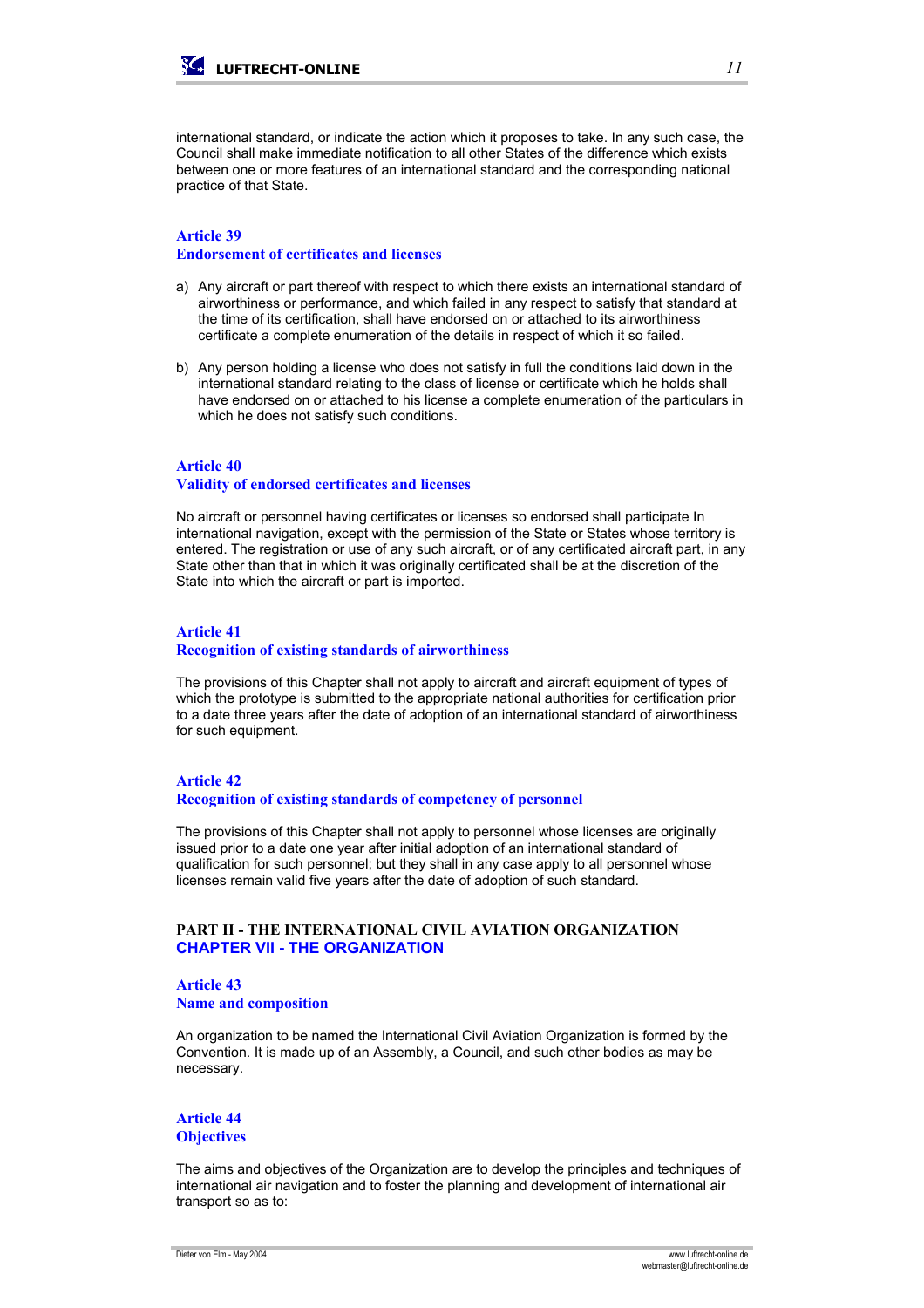- a) Insure the safe and orderly growth of international civil aviation throughout the world;
- b) Encourage the arts of aircraft design and operation for peaceful purposes;
- c) Encourage the development of airways, airports, and air navigation facilities for international civil aviation;
- d) Meet the needs of the peoples of the world for safe, regular, efficient and economical air transport;
- e) Prevent economic waste caused by unreasonable competition;
- f) Insure that the rights of contracting States are fully respected and that every contracting State has a fair opportunity to operate international airlines;
- g) Avoid discrimination between contracting States;
- h) Promote safety of flight in international air navigation;
- i) Promote generally the development of all aspects of international civil aeronautics.

#### **Article 45**(\*) **Permanent seat**

The permanent seat of the Organization shall be at such place as shall be determined at the final meeting of the Interim Assembly of the Provisional International Civil Aviation Organization set up by the Interim Agreement on International Civil Aviation signed at Chicago on December 7, 1944. The seat may be temporarily transferred elsewhere by decision of the Council, and otherwise than temporarily by decision of the Assembly, such decision to be taken by the number of votes specified by the Assembly. The number of votes so specified will not be less than three-fifths of the total number of contracting States.

(\*) This is the text of the Article as amended by the Eighth Session of the Assembly on 14 June 1954; it entered into force on 16<br>May 1958. Under Article 94 a) of the Convention, the amended text is in force in respect of amendment. In respect of the States which have not ratified the amendment, the original text is still in force and, therefore, that text is reproduced below:

"The permanent seat of the Organization shall be at such place as shall be determined at the final meeting of the Interim Assembly of the Provisional International Civil Aviation Organization set up by the Interim Agreement on International Civil Aviation signed at Chicago on December 7, 1944. The seat may be temporarily transferred elsewhere by decision of the Council."

# **Article 46 First meeting of Assembly**

The first meeting of the Assembly shall be summoned by the Interim Council of the abovementioned Provisional Organization as soon as the Convention has come into force, to meet at a time and place to be decided by the Interim Council.

#### **Article 47 Legal capacity**

The Organization shall enjoy in the territory of each contracting State such legal capacity as may be necessary for the performance of its functions. Full juridical personality shall be granted wherever compatible with the constitution and laws of the State concerned.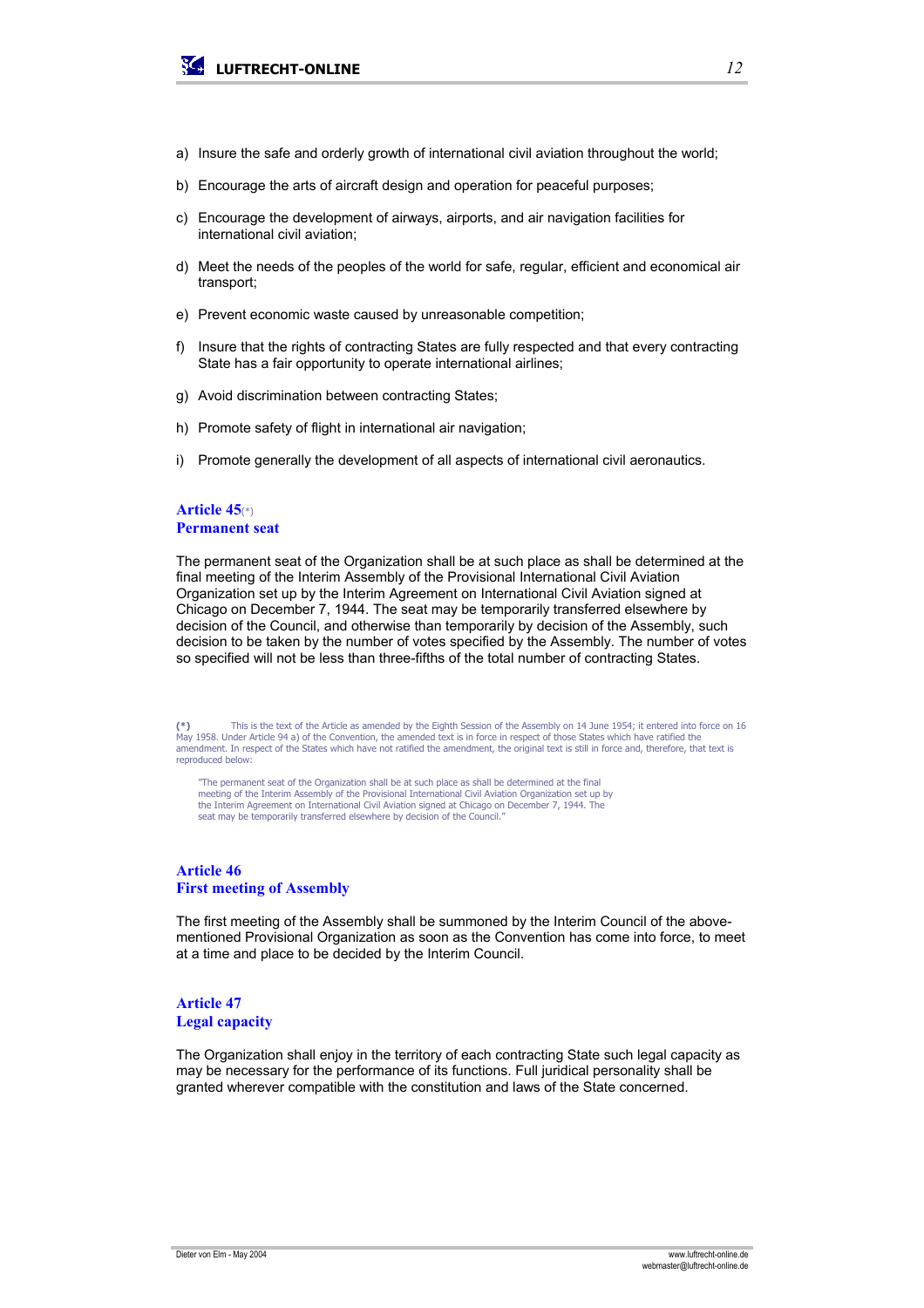## **CHAPTER VIII - THE ASSEMBLY**

#### **Article 48**

#### **Meetings of Assembly and voting**

- a) The Assembly shall meet not less than once in three years and shall be convened by the Council at a suitable time and place. An extraordinary meeting of the Assembly may be held at any time upon the call of the Council or at the request of not less than one-fifth of the total number of contracting States addressed to the Secretary General. **(\*)**
- b) All contracting States shall have an equal right to be represented at the meetings of the Assembly and each contracting State shall be entitled to one vote. Delegates representing contracting States may be assisted by technical advisers who may participate in the meetings but shall have no vote.
- c) A majority of the contracting States is required to constitute a quorum for the meetings of the Assembly. Unless otherwise provided in this Convention, decisions of the Assembly shall be taken by a majority of the votes cast.

**(\*)** This is the text of the Article as amended by the 14th Session of the Assembly on 14 September 1962; it entered into force on 11 September 1975. Under Article 94 a) of the Convention, the amended text is in force in respect of those States which have ratified the amendment. The previous text of this Article as amended by the 8<sup>th</sup> Session of the Assembly on 14 June 1954 and which entered into<br>force on 12 December 1956 read as follows:

"a) The Assembly shall meet not less than once in three years and shall be convened by the Council at a suitable time and place. Extraordinary meetings of the Assembly may be held at any time upon the call of the Council or at the request of any ten contracting States addressed to the Secretary General.

The original unamended text of the Convention read as follows:

"a) The Assembly shall meet annually and shall be convened by the Council at a suitable time and place. Extraordinary meetings of the Assembly may be held at any time upon the call of the Council or at the request of any ten contracting States addressed to the Secretary General."

# **Article 49 Powers and duties of Assembly**

The powers and duties of the Assembly shall be to:

- a) Elect at each meeting its President and other officers;
- b) Elect the contracting States to be represented on the Council, in accordance with the provisions of Chapter IX;
- c) Examine and take appropriate action on the reports of the Council and decide on any matter referred to it by the Council;
- d) Determine its own rules of procedure and establish such subsidiary commissions as it may consider to be necessary or desirable;
- e) Vote annual budgets and determine the financial arrangements of the Organization, in accordance with the provisions of Chapter XII; **(\*)**
- f) Review expenditures and approve the accounts of the Organization;
- g) Refer, at its discretion, to the Council, to subsidiary commissions, or to any other body any matter within its sphere of action;
- h) Delegate to the Council the powers and authority necessary or desirable for the discharge of the duties of the Organization and revoke or modify the delegations of authority at any time;
- i) Carry out the appropriate provisions of Chapter XIII;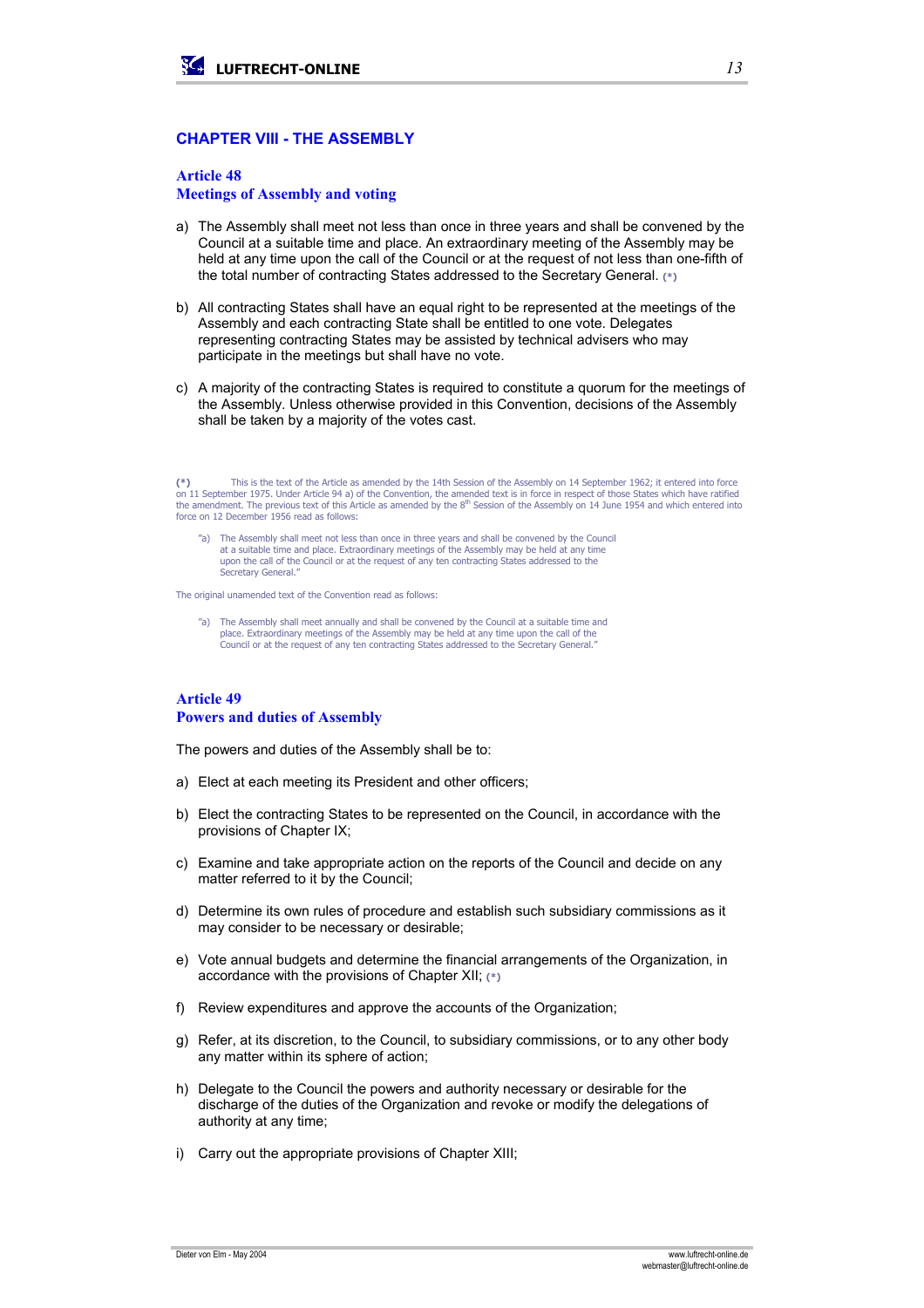- j) Consider proposals for the modification or amendment of the provisions of this Convention and, if it approves of the proposals, recommend them to the contracting States in accordance with the provisions of Chapter XXI;
- k) Deal with any matter within the sphere of action of the Organization not specifically assigned to the Council.

**(\*)** This is the text of the Article as amended by the Eighth Session of the Assembly on 14 June 1954; it entered into force on 12 December 1956. Under Article 94 a) of the Convention, the amended text is in force in respect of those States which have ratified the amendment. In respect of the States which have not ratified the amendment, the original text is still in force and, therefore, that text is reproduced below:

"e) Vote an annual budget and determine the financial arrangements of the Organization, in accordance with the provisions of Chapter XII;"

# **CHAPTER IX - THE COUNCIL**

# **Article 50**

#### **Composition and election of Council**

- a) The Council shall be a permanent body responsible to the Assembly. It shall be composed of thirty-six contracting States elected by the Assembly. An election shall be held at the first meeting of the Assembly and thereafter every three years, and the members of the Council so elected shall hold office until the next following election. **(\*)**
- b) In electing the members of the Council, the Assembly shall give adequate representation to
	- 1) the States of chief importance in air transport;
	- 2) the States not otherwise included which make the largest contribution to the provision of facilities for international civil air navigation; and
	- 3) the States not otherwise included whose designation will insure that all major geographic areas of the world are represented on the Council. Any vacancy on the Council shall be filled by the Assembly a soon as possible; any contracting State so elected to the Council shall hold office for the unexpired portion of its predecessor's term of office.
- c) No representative of a contracting State on the Council shall be actively associated with the operation of an international air service or financially interested in such a service.

**(\*)** This is the text of the Article as amended by the 28th Session of the Assembly on 25 October 1990; it entered into force on 28 November 2002. The original text of the Convention provided for twenty-one Members of the Council. The text was subsequently<br>amended at the 13th (Extraordinary) Session of the Assembly on 19 June 1961; that amendment en provided for twenty-seven Members of the Council; a further amendment was approved by the 17th (Extraordinary) Session of the Assembly on 12 March 1971 providing for thirty Members of the Council; this amendment entered into force on 16 January 1973; a further amendment was approved by the 21st Session of the Assembly on 14 October 1974; providing for thirty-three Members of the Council; this amendment entered into force on 15 February 1980.

## **Article 51 President of Council**

The Council shall elect its President for a term of three years. He may be reelected. He shall have no vote. The Council shall elect from among its members one or more Vice Presidents who shall retain their right to vote when serving as acting President. The President need not be selected from among the representatives of the members of the Council but, if a representative is elected, his seat shall be deemed vacant and it shall be filled by the State which he represented. The duties of the President shall be to:

- a) Convene, meetings of the Council, the Air Transport Committee, and the Air Navigation Commission;
- b) Serve as representative of the Council; and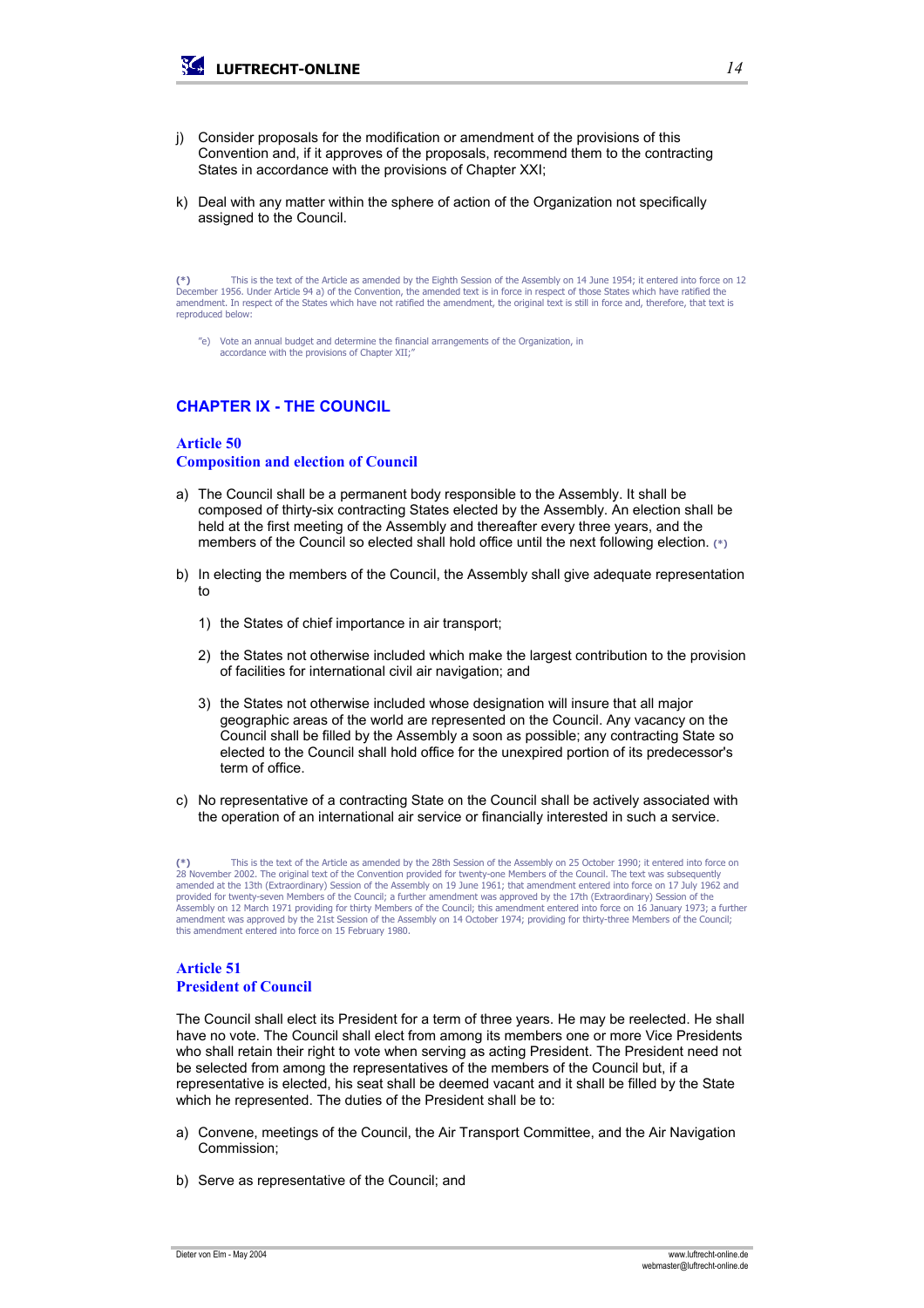c) Carry out on behalf of the Council the functions which the Council assigns to him.

# **Article 52 Voting in Council**

Decisions by the Council shall require approval by a majority of its members. The Council may delegate authority with respect to any particular matter to a committee of its members. Decisions of any committee of the Council may be appealed to the Council by any interested contracting State.

#### **Article 53 Participation without a vote**

Any contracting State may participate, without a vote, in the consideration by the Council and by its committees and commissions of any question which especially affects its interests. No member of the Council shall vote in the consideration by the Council of a dispute to which it is a party.

# **Article 54 Mandatory functions of Council**

The Council shall:

- a) Submit annual reports to the Assembly;
- b) Carry out the directions of the Assembly and discharge the duties and obligations which are laid on it by this Convention;
- c) Determine its organization and rules of procedure;
- d) Appoint and define the duties of an Air Transport Committee, which shall be chosen from among the representatives of the members of the Council, and which shall be responsible to it;
- e) Establish an Air Navigation Commission, in accordance with the provisions of Chapter X;
- f) Administer the finances of the Organization in accordance with the provisions of Chapters XII and XV;
- g) Determine the emoluments of the President of the Council;
- h) Appoint a chief executive officer who shall be called the Secretary General, and make provision for the appointment of such other personnel as may be necessary, in accordance with the provisions of Chapter XI,
- i) Request, collect, examine and publish information relating to the advancement of air navigation and the operation of international air services, including information about the costs of operation and particulars of subsidies paid to airlines from public funds;
- j) Report to contracting States any infraction of this Convention, as well as any failure to carry out recommendations or determinations of the Council;
- k) Report to the Assembly any infraction of this Convention where a contracting State has failed to take appropriate action within a reasonable time after notice of the infraction;
- I) Adopt, in accordance with the provisions of Chapter VI of this Convention, international standards and recommended practices; for convenience, designate them as Annexes to this Convention; and notify all contracting States of the action taken;
- m) Consider recommendations of the Air Navigation Commission for amendment of the Annexes and take action in accordance with the provisions of Chapter XX;
- n) Consider any matter relating to the Convention which any contracting State refers to it.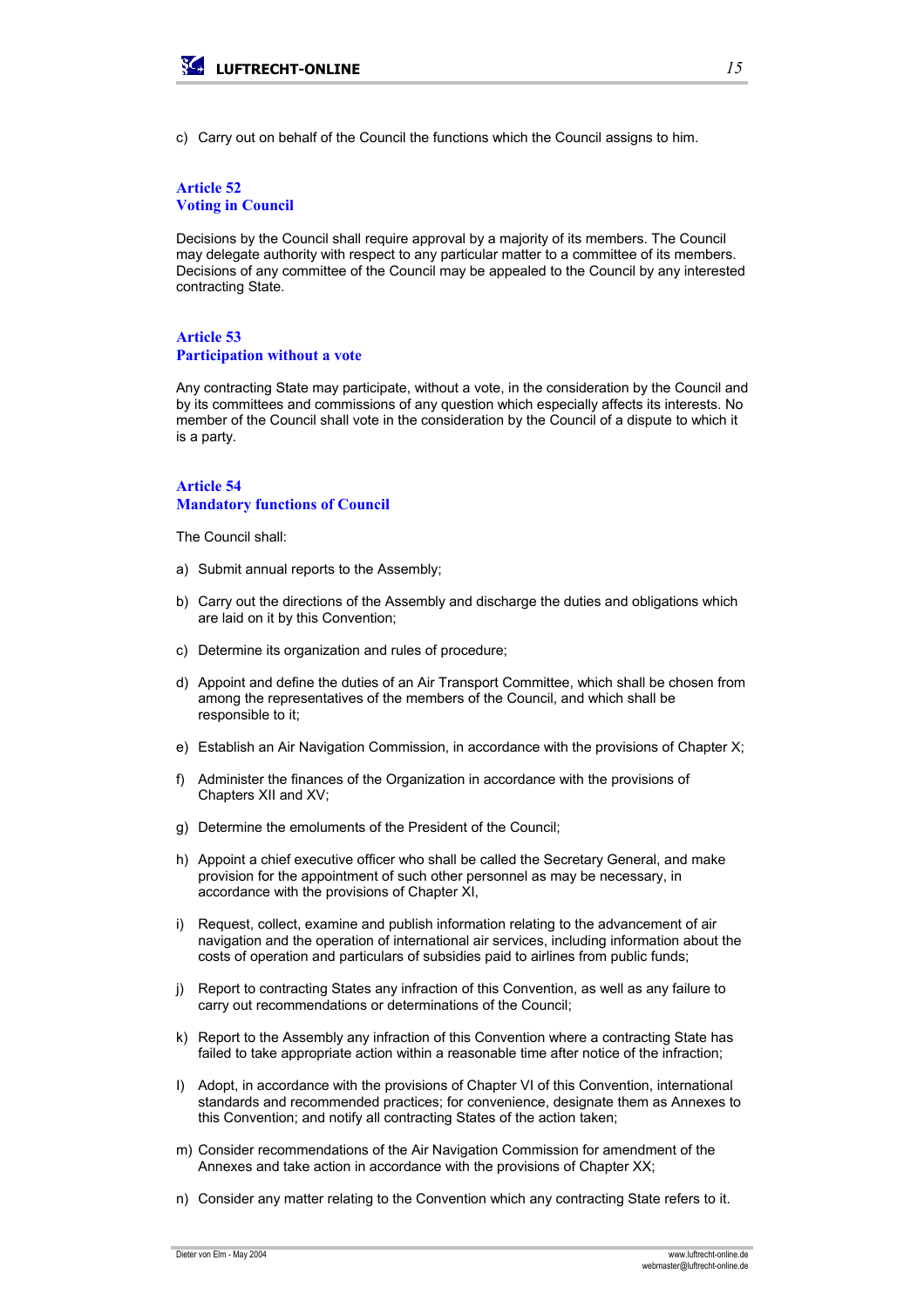#### **Article 55 Permissive functions of Council**

The Council may:

- a) Where appropriate and as experience may show to be desirable, create subordinate air transport commissions on a regional or other basis and define groups of states or airlines with or through which it may deal to facilitate the carrying out of the aims of this Convention;
- b) Delegate to the Air Navigation Commission duties additional to those set forth in the Convention and revoke or modify such delegations of authority at any time;
- c) Conduct research into all aspects of air transport and air navigation which are of international importance, communicate the results of its research to the contracting States, and facilitate the exchange of information between contracting States on air transport and air navigation matters;
- d) Study any matters affecting the organization and operation of international air transport, including the international ownership and operation of international air services on trunk routes, and submit to the Assembly plans in relation thereto;
- e) Investigate, at the request of any contracting State, any situation which may appear to present avoidable obstacles to the development of international air navigation; and, after such investigation, issue such reports as may appear to it desirable.

# **CHAPTER X - THE AIR NAVIGATION COMMISSION**

#### **Article 56**(\*)

#### **Nomination and appointment of Commission**

The Air Navigation Commission shall be composed of fifteen members appointed by the Council from among persons nominated by contracting States. These persons shall have suitable qualifications and experience in the science and practice of aeronautics. The Council shall request all contracting States to submit nominations. The President of the Air Navigation Commission shall be appointed by the Council.

This is the text of the Article as amended at the 18<sup>th</sup> Session of the Assembly on 7 July 1971; it entered into force on 19 December 1974. The original text of the Convention provided for twelve members of the Air Navigation Commission.

#### **Article 57 Duties of Commission**

The Air Navigation Commission shall:

- a) Consider, and recommend to the Council for adoption, modifications of the Annexes to this Convention;
- b) Establish technical subcommissions on which any contracting State may be represented, if it so desires;
- c) Advise the Council concerning the collection and communication to the contracting State of all information which it considers necessary and useful for the advancement of air navigation.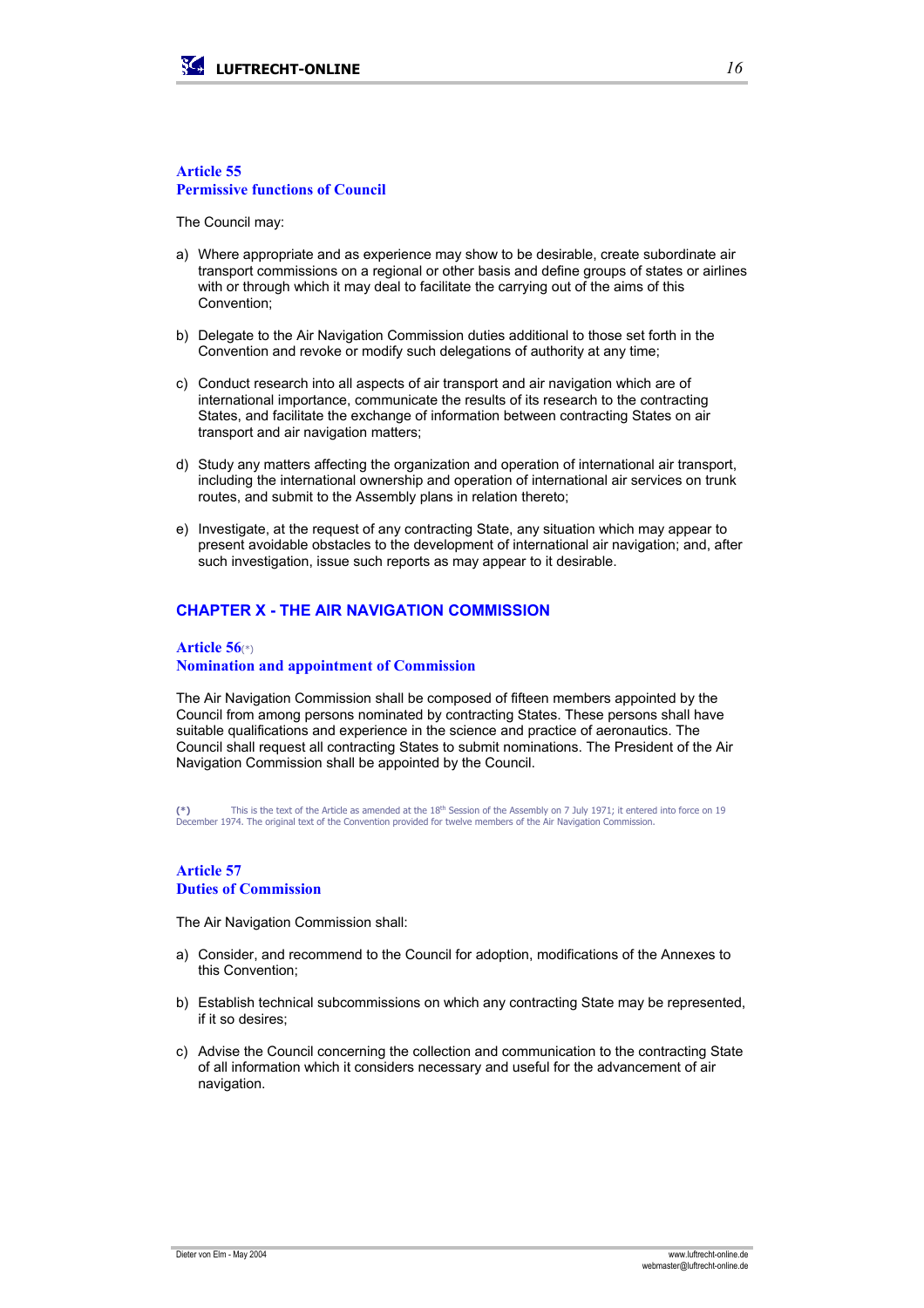

#### **CHAPTER XI - PERSONNEL**

#### **Article 58 Appointment of personnel**

Subject to any rules laid down by the Assembly and to the provisions of this Convention, the Council shall determine the method of appointment and of termination of appointment, the training, and the salaries, allowances, and conditions of service of the Secretary General and other personnel of the Organization, and may employ or make use of the services of nationals of any contracting State.

#### **Article 59 International character of personnel**

The President of the Council, the Secretary General, and other personnel shall not seek or receive instructions in regard to the discharge of their responsibilities from any authority external to the Organization. Each contracting State undertakes fully to respect the international character of the responsibilities of the personnel and not to seek to influence any of its nationals in the discharge of their responsibilities.

## **Article 60 Immunities and privileges of personnel**

Each contracting State undertakes, so far as possible under its constitutional procedure, to accord to the President of the Council, the Secretary General, and the other personnel of the Organization, the immunities and privileges which are accorded to corresponding personnel of other public international organizations. If a general international agreement on the immunities and privileges of international civil servants is arrived at, the immunities and privileges accorded to the President, the Secretary General, and the other personnel of the Organization shall be the immunities and privileges accorded under that general international agreement.

#### **CHAPTER XII - FINANCE**

#### **Article 61**(\*) **Budget and apportionment of expenses**

The Council shall submit to the Assembly annual budgets, annual statements of accounts and estimates of all receipts and expenditures. The Assembly shall vote the budgets with whatever modification it sees fit to prescribe, and, with the exception of assessments under Chapter XV to States consenting thereto, shall apportion the expenses of the Organization among the contracting States on the basis which it shall from time to time determine.

(\*) This is the text of the Article as amended by the Eigth Session of the Assembly on 14 June 1954; it entered into force on 12<br>December 1956. Under Article 94 a) of the Convention, the amended text is in force in respect amendment. In respect of the States which have not ratified the amendment, the original text is still in force and, therefore, that text is reproduced below:

"The Council shall submit to the Assembly an annual budget, annual statements of accounts and estimates of all receipts and expenditures. The Assembly shall vote the budget with whatever modification it sees fit to prescribe, and, with the exception of assessments under Chapter XV to States consenting thereto, shall apportion the expenses of the Organization among the contracting States on the basis which it shall from time to time determine.

# **Article 62 Suspension of voting power**

The Assembly may suspend the voting power in the Assembly and in the Council of any contracting State that fails to discharge within a reasonable period its financial obligations to the Organization.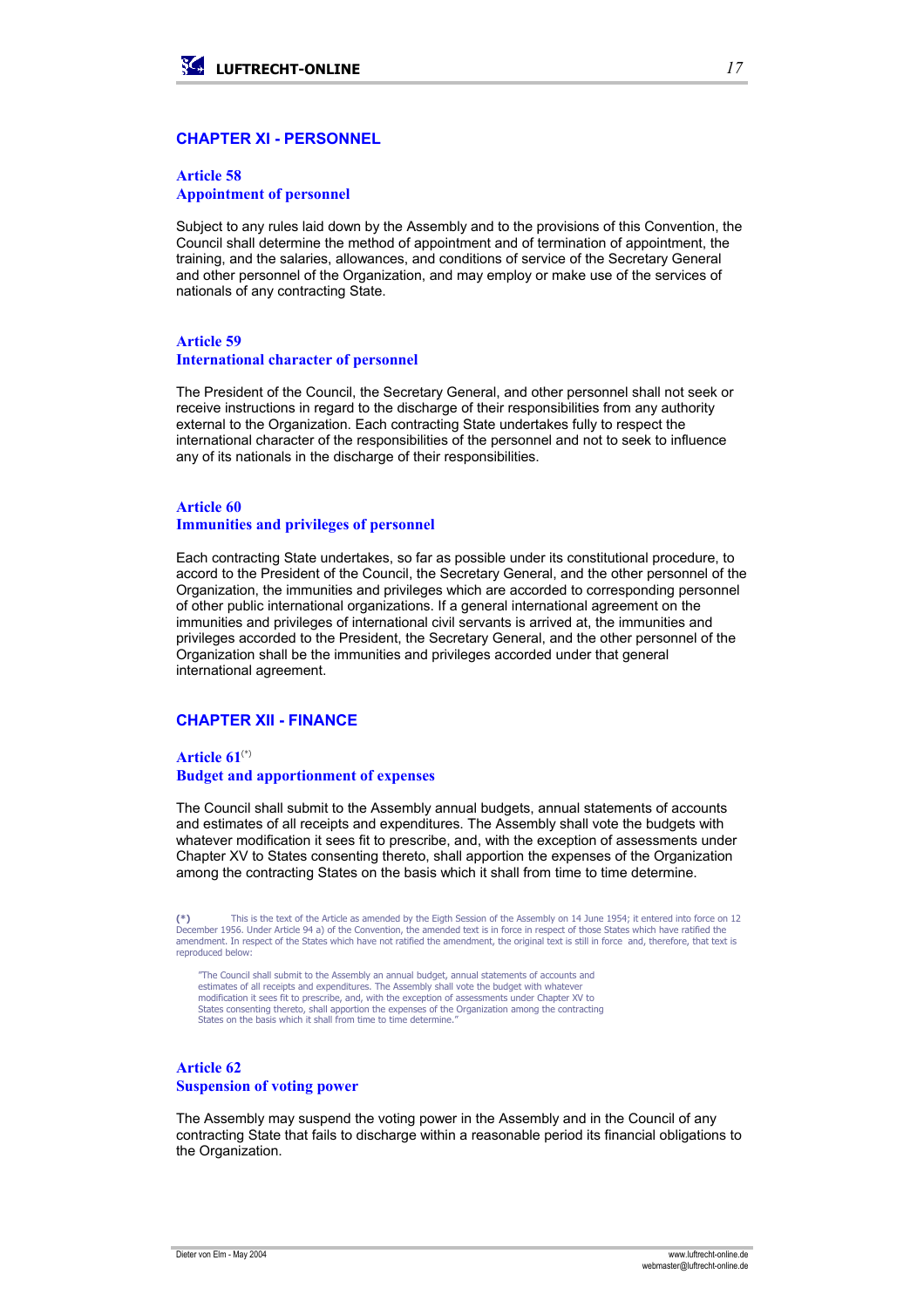#### **Article 63 Expenses of delegations and other representatives**

Each contracting State shall bear the expenses of its own delegation to the Assembly and the remuneration, travel, and other expenses of any person whom it appoints to serve on the Council, and of its nominees or representatives on any subsidiary committees or commissions of the Organization.

## **CHAPTER XIII - OTHER INTERNATIONAL ARRANGEMENTS**

# **Article 64 Security arrangements**

The Organization may, with respect to air matters within its competence directly affecting world security, by vote of the Assembly enter into appropriate arrangements with any general organization set up by the nations of the world to preserve peace.

## **Article 65**

#### **Arrangements with other international bodies**

The Council, on behalf of the Organization, may enter into agreements with other international bodies for the maintenance of common services and for common arrangements concerning personnel and, with the approval of the Assembly, may enter into such other arrangements as may facilitate the work of the Organization.

# **Article 66**

#### **Functions relating to other agreements**

- (a) The Organization shall also carry out the functions placed upon it by the International Air Services Transit Agreement and by the International Air Transport Agreement drawn up at Chicago on December 7, 1944, in accordance with the terms and conditions therein set forth.
- (b) Members of the Assembly and the Council who have not accepted the International Air Services Transit Agreement or the lnternational Air Transport Agreement drawn up at Chicago on December 7,1944 shall not have the right to vote on any questions referred to the Assembly or Council under the provisions of the relevant Agreement.

#### **PART III - INTERNATIONAL AIR TRANSPORT CHAPTER XIV - INFORMATION AND REPORTS**

## **Article 67 File reports with Council**

Each contracting State undertakes that its international airlines shall, in accordance with requirements laid down by the Council, file with the Council traffic reports, cost statistics and financial statements showing among other things all receipts and the sources thereof.

## **CHAPTER XV - AIRPORTS AND OTHER AIR NAVIGATION FACILITIES**

## **Article 68 Designation of routes and airports**

Each contracting State may, subject to the provisions of this Convention, designate the route to be followed within its territory by any international air service and the airports which any such service may use.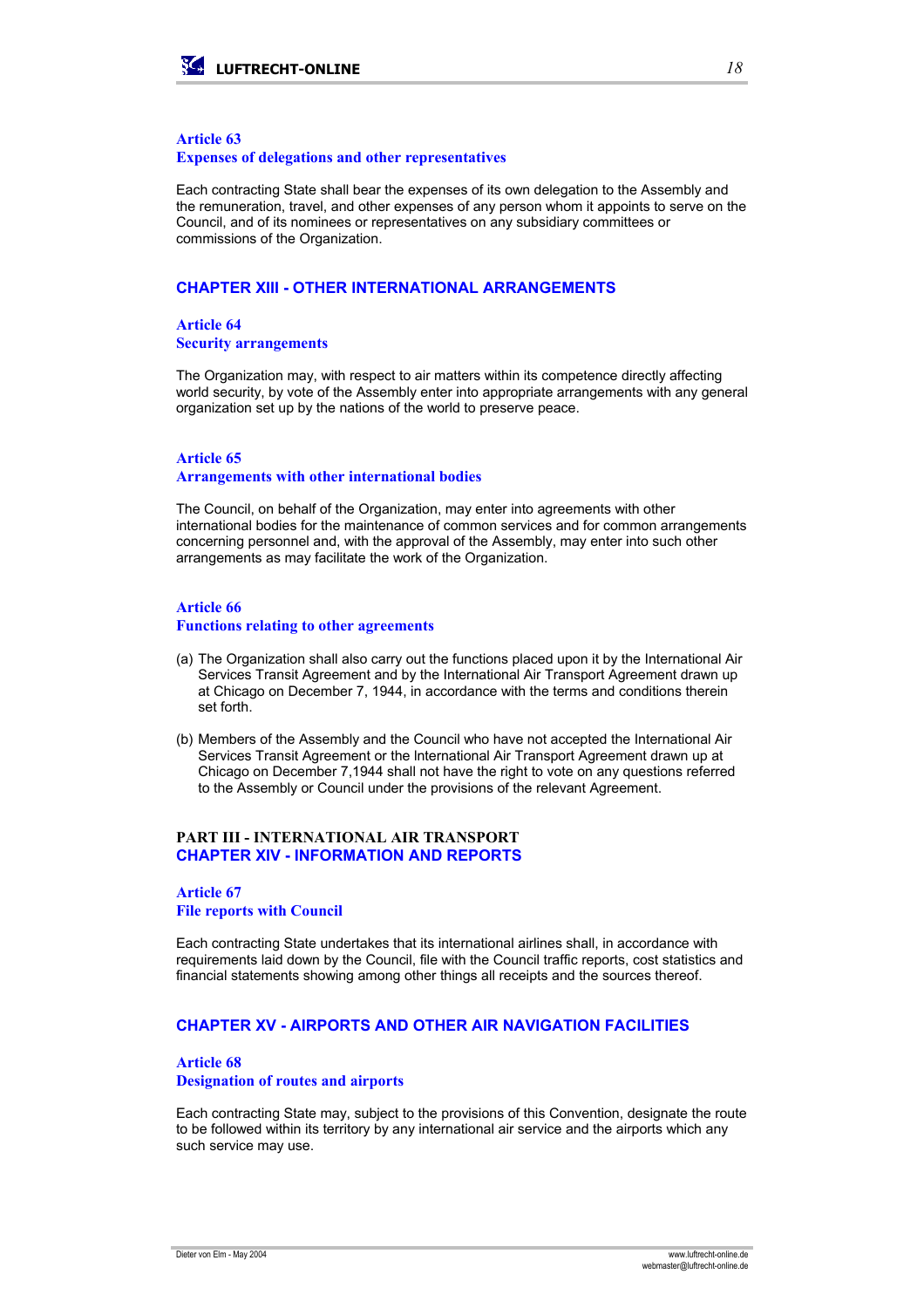# **Article 69 Improvement of air navigation facilities**

If the Council is of the opinion that the airports or other air navigation facilities, including radio and meteorological services, of a contracting State are not reasonably adequate for the safe, regular, efficient, and economical operation of international air services, present or contemplated, the Council shall consult with the State directly concerned, and other States affected, with a view to finding means by which the situation may be remedied, and may make recommendations for that purpose. No contracting State shall be guilty of an infraction of this Convention if it fails to carry out these recommendations.

#### **Article 70 Financing of air navigation facilities**

A contracting State, in the circumstances arising under the provisions of Article 69, may conclude an arrangement with the Council for giving effect to such recommendations. The State may elect to bear all of the costs involved in any such arrangement. If the State does not so elect, the Council may agree, at the request of the State, to provide for all or a portion of the costs.

#### **Article 71**

#### **Provision and maintenance of facilities by Council**

If a contracting State so requests, the Council may agree to provide, man, maintain, and administer any or all of the airports and other air navigation facilities, including radio and meteorological services, required in its territory for the safe, regular, efficient and economical operation of the international air services of the other contracting States, and may specify just and reasonable charges for the use of the facilities provided.

#### **Article 72 Acquisition or use of land**

Where land is needed for facilities financed in whole or in part by the Council at the request of a contracting State, that State shall either provide the land itself, retaining title if it wishes, or facilitate the use of the land by the Council on just and reasonable terms and in accordance with the laws of the State concerned.

# **Article 73 Expenditure and assessment of funds**

Within the limit of the funds which may be made available to it by the Assembly under Chapter XII, the Council may make current expenditures for the purposes of this Chapter from the general funds of the Organization. The Council shall assess the capital funds required for the purposes of this Chapter in previously agreed proportions over a reasonable period of time to the contracting States consenting thereto whose airlines use the facilities. The Council may also assess to States that consent any working funds that are required.

## **Article 74**

#### **Technical assistance and utilization of revenues**

When the Council, at the request of a contracting State, advances funds or provides airports or other facilities in whole or in part, the arrangement may provide, with the consent of that State, for technical assistance in the supervision and operation of the airports and other facilities, and for the payment, from the revenues derived from the operation of the airports and other facilities, of the operating expenses of the airports and the other facilities, and of interest and amortization charges.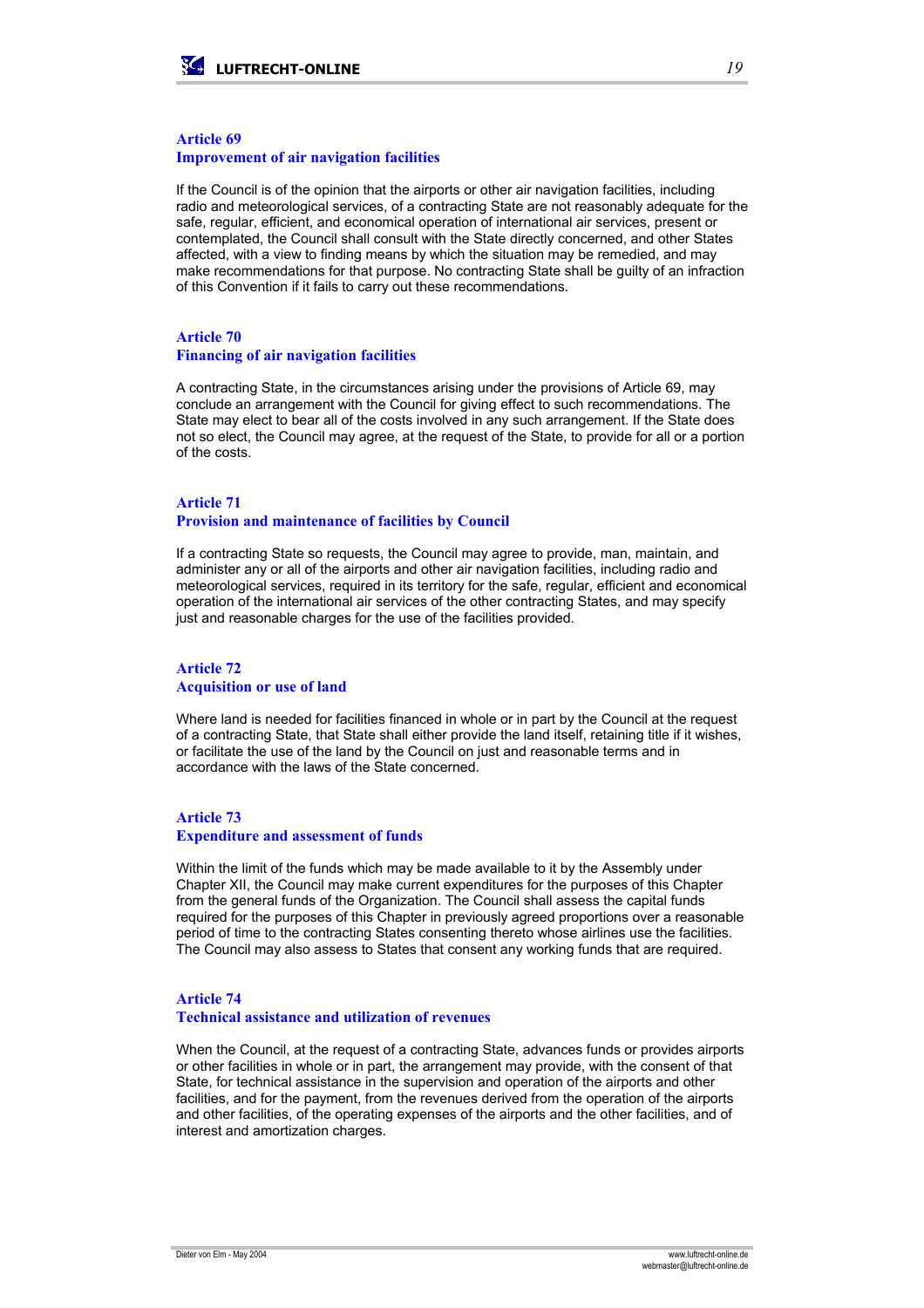## **Article 75 Taking over of facilities from Council**

A contracting State, may at any time discharge any obligation into which it has entered under Article 70, and take over airports and other facilities which the Council has provided in its territory pursuant to the provisions of Article 71 and 72, by paying to the Council an amount which in the opinion of the Council is reasonable in the circumstances. If the State considers that the amount fixed by the Council is unreasonable it may appeal to the Assembly against the decision of the Council and the Assembly may confirm or amend the decision of the Council.

# **Article 76 Return of funds**

Funds obtained by the Council through reimbursement under Article 75 and from receipts of interest and amortization payments under Article 74 shall, in the case of advances originally financed by States under Article 73, be returned to the States which were originally assessed in the proportion of their assessments, as determined by the Council.

# **CHAPTER XVI - JOINT OPERATING ORGANIZATIONS AND POOLED SERVICES**

# **Article 77 Joint operating organizations permitted**

Nothing in this Convention shall prevent two or more contracting States from constituting joint air transport operating organizations or international operating agencies and from pooling their air services on any routes or in any regions, but such organizations or agencies and such pooled services shall be subject to all the provisions of this Convention, including those relating to the registration of agreements with the Council. The Council shall determine in what manner the provisions of this Convention relating to nationality of aircraft shall apply to aircraft operated by international operating agencies.

## **Article 78 Function of Council**

The Council may suggest to contracting States concerned that they form joint organizations to operate air services on any routes or in any regions.

## **Article 79**

#### **Participation in operating organizations**

A State may participate in joint operating organizations or in pooling arrangements, either through its government or through an airline company or companies designated by its government. The companies may, at the sole discretion of the State concerned, be stateowned or partly state-owned or privately owned.

## **PART IV - FINAL PROVISIONS CHAPTER XVII - OTHER AERONAUTICAL AGREEMENTS AND ARRANGEMENTS**

# **Article 80 Paris and Habana Conventions**

Each contracting State undertakes, immediately upon the coming into force of this Convention, to give notice of denunciation of the Convention relating to the Regulation of Aerial Navigation signed at Paris on October 13, 1919 or the Convention on Commercial Aviation signed at Habana on February 20, 1928, if it is a party to either. As between contracting States, this Convention supersedes the Conventions of Paris and Habana previously referred to.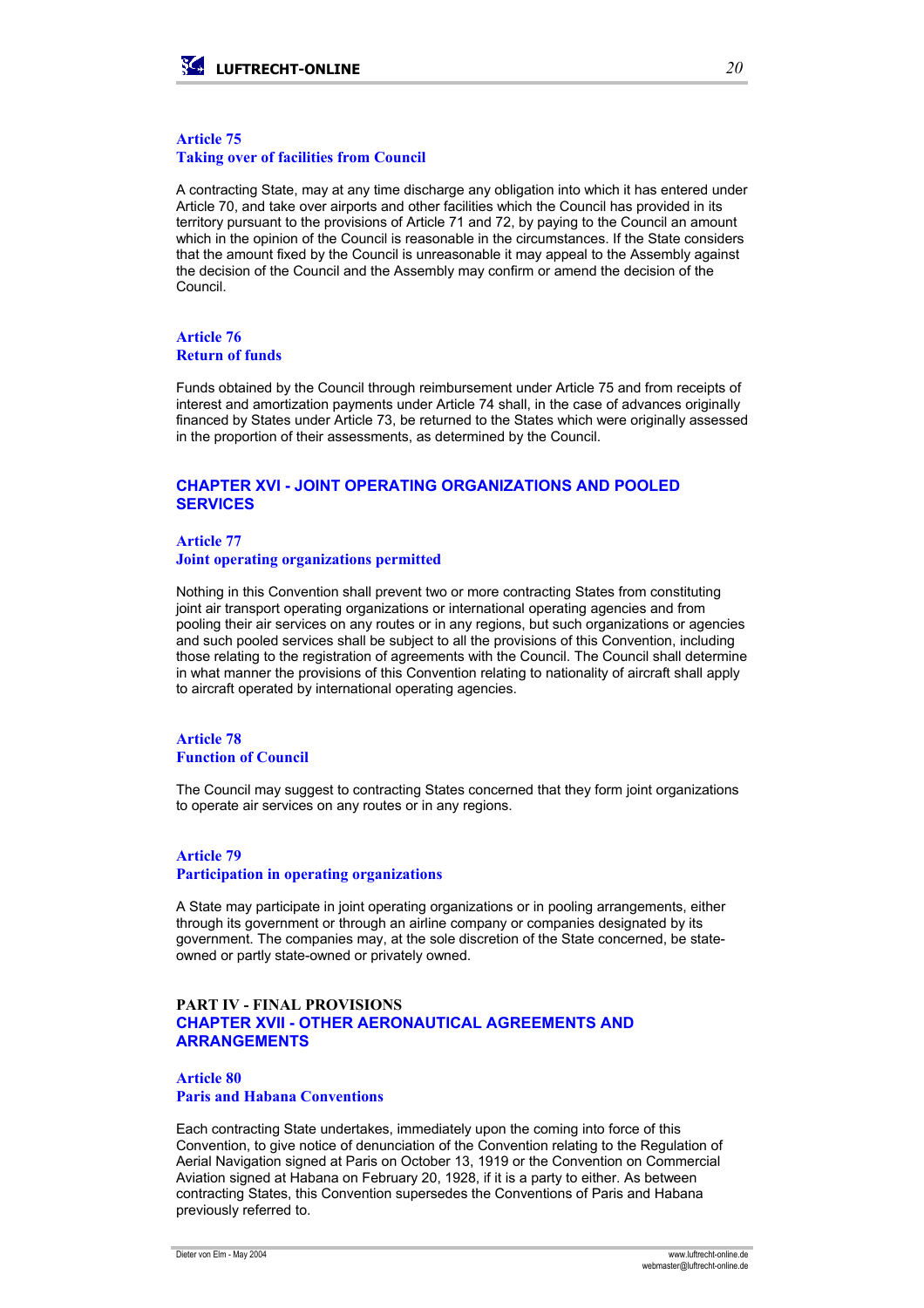

#### **Article 81 Registration of existing agreements**

All aeronautical agreements which are in existence on the coming into force of this Convention, and which are between a contracting State and any other State or between an airline of a contracting State and any other State or the airline of any other State, shall be forthwith registered with the Council.

## **Article 82 Abrogation of inconsistent arrangements**

The contracting States accept this Convention as abrogating all obligations and understandings between them which are inconsistent with its terms, and undertake not to enter into any such obligations and understandings. A contracting State which, before becoming a member of the Organization has undertaken any obligations toward a noncontracting State or a national of a contracting State or of a non-contracting State in consistent with the terms of this Convention, shall take immediate steps to procure its release from the obligations. If an airline of any contracting State has entered into any such inconsistent obligations, the State of which it is a national shall use its best efforts to secure their termination forthwith and shall in any event cause them to be terminated as soon as such action can lawfully be taken after the coming into force of this Convention.

# **Article 83 Registration of new arrangements**

Subject to the provisions of the preceding Article, any contracting State may make arrangements not inconsistent with the provisions of this Convention. Any such arrangement shall be forthwith registered with the Council, which shall make it public as soon as possible.

## **Article 83bis**(\*) **Transfer of certain functions and duties**

- a) Notwithstanding the provisions of Articles 12, 30, 31 and 32 a), when an aircraft registered in a contracting State is operated pursuant to an agreement for the lease, charter or interchange of the aircraft or any similar arrangement by an operator who has his principal place of business or, if he has no such place of business, his permanent residence in another contracting State, the State of registry may, by agreement with such other State, transfer to it all or part of its functions and duties as State of registry in respect of that aircraft under Articles 12, 30, 31 and 32 a). The State of registry shall be relieved of responsibility in respect of the functions and duties transferred.
- b) The transfer shall not have effect in respect of other contracting States before either the agreement between States in which it is embodied has been registered with the Council and made public pursuant to Article 83 or the existence and scope of the agreement have been directly communicated to the authorities of the other contracting State or States concerned by a State party to the agreement.
- c) The provisions of paragraphs a) and b) above shall also be applicable to cases covered by Article 77.
- **(\*)** On 6 October 1980 the Assembly decided to amend the Chicago Convention by introducing Article 83bis. Under Article 94 b) of the Convention, the amendment came into force on 20 June 1997 in respect of States which have ratified it.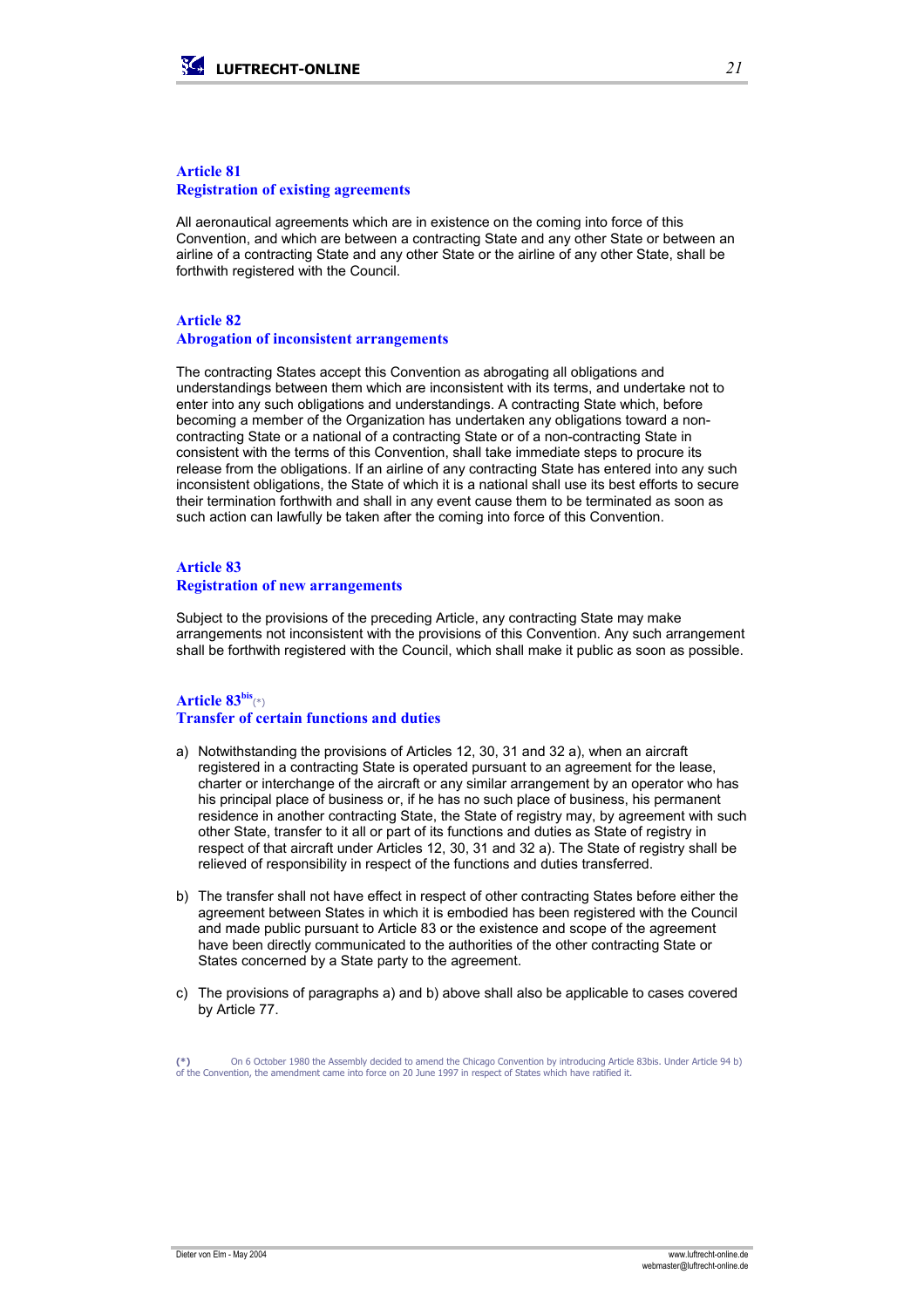# **CHAPTER XVIII - DISPUTES AND DEFAULT**

#### **Article 84 Settlement of disputes**

If any disagreement between two or more contracting States relating to the interpretation or application of this Convention and its Annexes cannot be settled by negotiation, it shall, on the application of any State concerned in the disagreement, be decided by the Council. No member of the Council shall vote in the consideration by the Council of any dispute to which it is a party. Any contracting State may, subject to Article 85, appeal from the decision of the Council to an ad hoc arbitral tribunal agreed upon with the other parties to the dispute or to the Permanent Court of International Justice. Any such appeal shall be notified to the Council within sixty days of receipt of notification of the decision of the Council.

# **Article 85**

# **Arbitration procedure**

If any contracting State party to a dispute in which the decision of the Council is under appeal has not accepted the Statute of the Permanent Court of International Justice and the contracting States parties to the dispute cannot agree on the choice of the arbitral tribunal, each of the contracting States parties to the dispute shall name a single arbitrator who shall name an umpire. If either contracting State party to the dispute fails to name an arbitrator within a period of three months from the date of the appeal, an arbitrator shall be named on behalf of that State by the President of the Council from a list of qualified and available persons maintained by the Council. If, within thirty days, the arbitrators cannot agree on an umpire, the President of the Council shall designate an umpire from the list previously referred to. The arbitrators and the umpire shall then jointly constitute an arbitral tribunal. Any arbitral tribunal established under this or the preceding Article shall settle its own procedure and give its decisions by majority vote, provided that the Council may determine procedural questions in the event of any delay which in the opinion of the Council is excessive.

#### **Article 86 Appeals**

Unless the Council decides otherwise, any decision by the Council on whether an international airline is operating in conformity with the provisions of this Convention shall remain in effect unless reversed on appeal. On any other matter, decisions of the Council shall, if appealed from, be suspended until the appeal is decided. The decisions of the Permanent Court of International Justice and of an arbitral tribunal shall be final and binding.

## **Article 87 Penalty for non-conformity of airline**

Each contracting State undertakes not to allow the operation of an airline of a contracting State through the airspace above its territory if the Council has decided that the airline concerned is not conforming to a final decision rendered in accordance with the previous Article.

## **Article 88**

#### **Penalty for non-conformity by State**

The Assembly shall suspend the voting power in the Assembly and in the Council of any contracting State that is found in default under the provisions of this Chapter.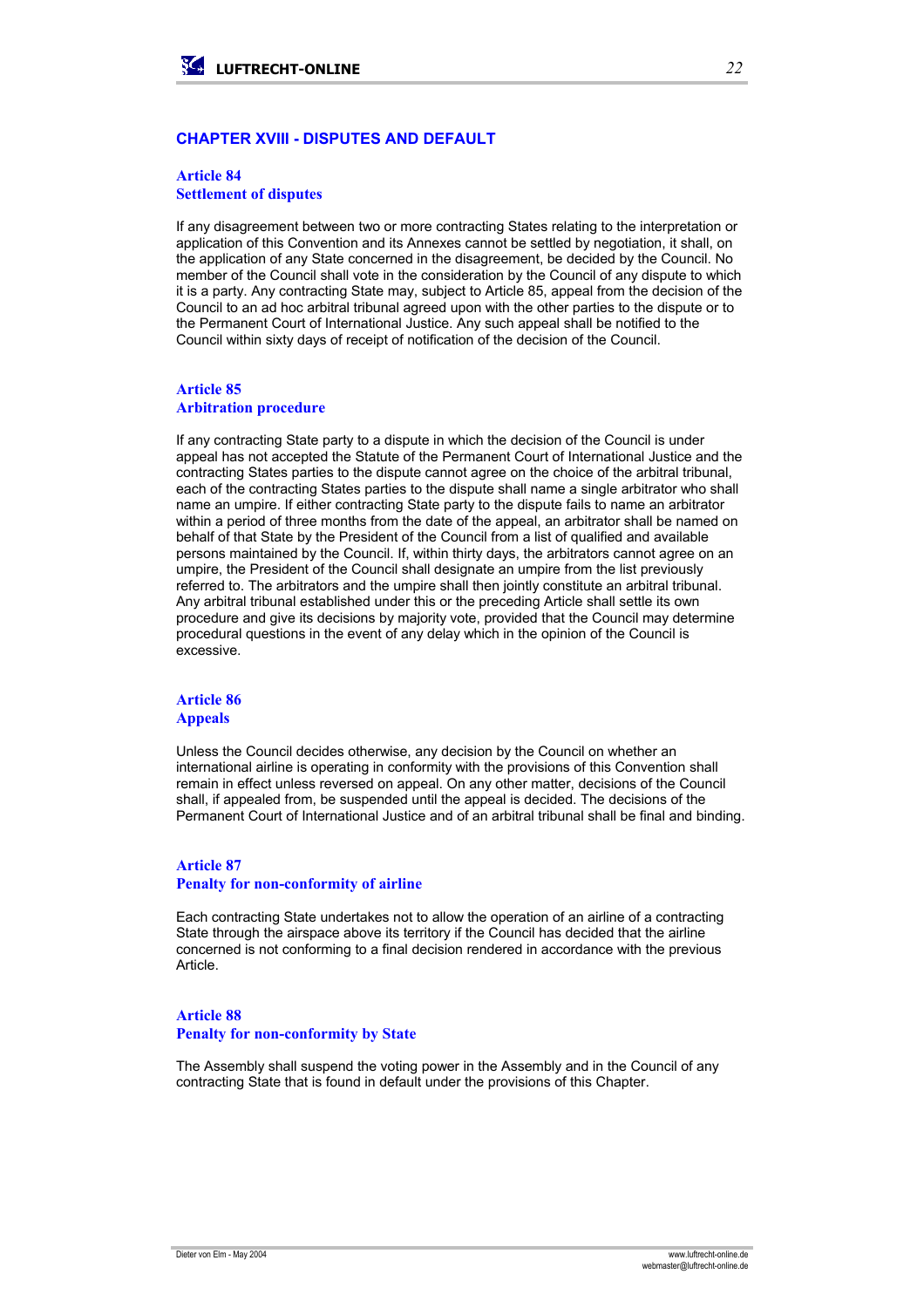## **CHAPTER XIX - WAR**

#### **Article 89 War and emergency conditions**

In case of war, the provisions of this Convention shall not affect the freedom of action of any of the contracting States affected, whether as belligerents or as neutrals. The same principle shall apply in the case of any contracting State which declares a state of national emergency and notifies the fact to the Council.

# **CHAPTER XX - ANNEXES**

#### **Article 90**

#### **Adoption and amendment of Annexes**

- a) The adoption by the Council of the Annexes described in Article 54, subparagraph l), shall require the vote of two-thirds of the Council at a meeting called for that purpose and shall then be submitted by the Council to each contracting State. Any such Annex or any amendment of an Annex shall become effective within three months after its submission to the contracting States or at the end of such longer period of time as the Council may prescribe, unless in the meantime a majority of the contracting States register their disapproval with the Council.
- b) The Council shall immediately notify all contracting States of the coming into force of any Annex or amendment thereto.

# **CHAPTER XXI - RATIFICATION, ADHERENCES, AMENDMENTS, AND DENUNCIATIONS**

## **Article 91 Ratification of Convention**

- a) This Convention shall be subject to ratification by the signatory States. The instruments of ratification shall be deposited in the archives of the Government of the United States of America, which shall give notice of the date of the deposit to each of the signatory and adhering States.
- b) As soon as this Convention has been ratified or adhered to by twenty-six States it shall come into force between them on the thirtieth day after deposit of the twenty-sixth instrument. It shall come into force for each State ratifying thereafter on the thirtieth day after the deposit of its instrument of ratification.
- c) It shall be the duty of the Government of the United States of America to notify the government of each of the signatory and adhering States of the date on which this Convention comes into force.

# **Article 92**

# **Adherence to Convention**

- a) This Convention shall be open for adherence by members of the United Nations and States associated with them, and States which remained neutral during the present world conflict.
- b) Adherence shall be effected by a notification addressed to the Government of the United States of America and shall take effect as from the thirtieth day from the receipt of the notification by the ,Government of the United States of America, which shall notify all the contracting States.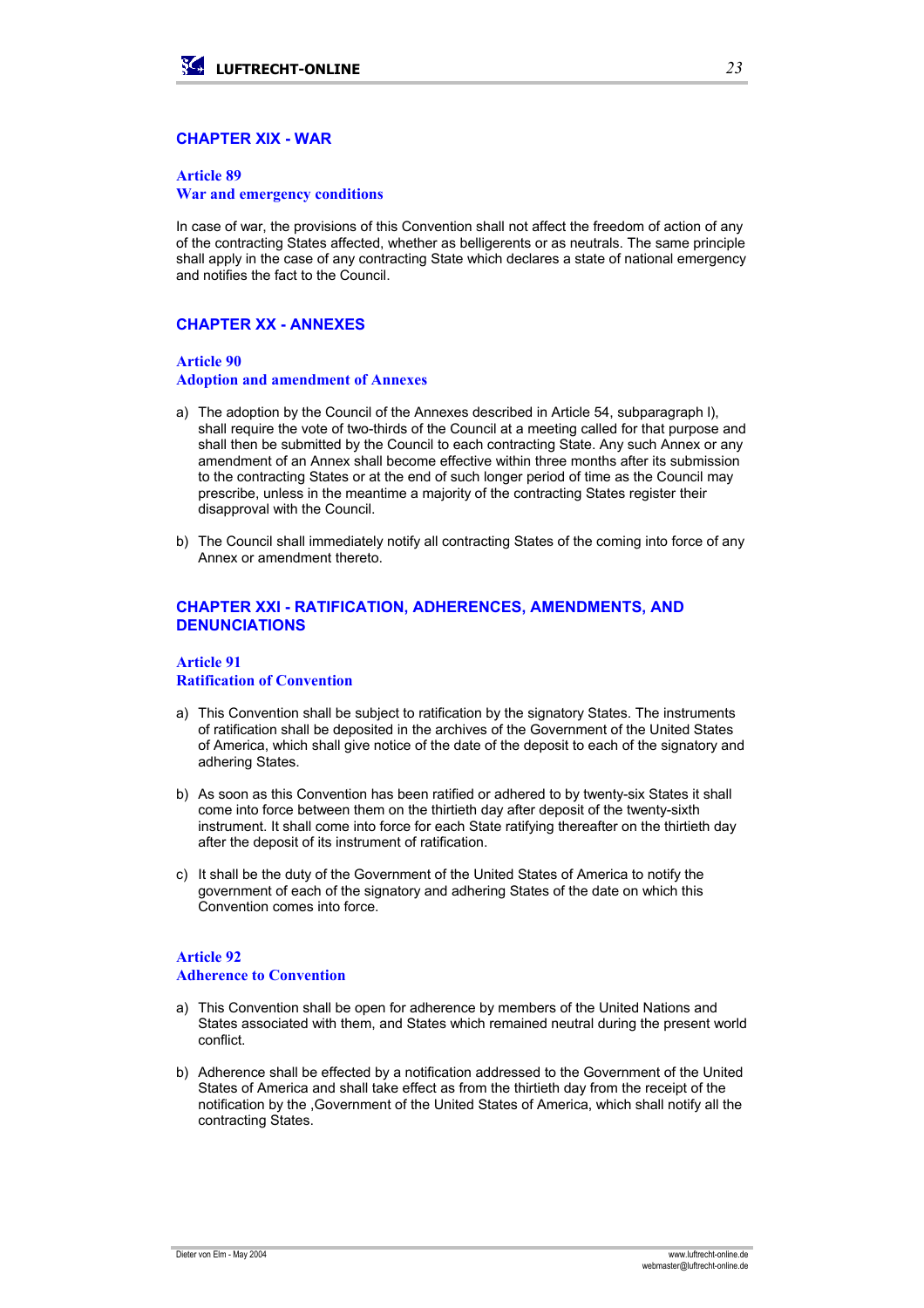## **Article 93 Admission of other States**

States other than those provided for in Articles 91 and 92 a) may, subject to approval by any general international organization set up by the nations of the world to preserve peace, be admitted to participation in this Convention by means of a four-fifths vote of the Assembly and on such conditions as the Assembly may prescribe: provided that in each case the assent of any State invaded or attacked during the present war by the State seeking admission shall be necessary.

# **Article 93bis** (\*)

- a) Notwithstanding the provisions of Article 91, 92 and 93 above:
	- 1) A State whose government the General Assembly of the United Nations has recommended be debarred from membership in international agencies established by or brought into relationship with the United Nations shall automatically cease to be a member of the International Civil Aviation Organization;
	- 2) A State which has been expelled from membership in the United Nations shall automatically cease to be a member of the International Civil Aviation Organization unless the General Assembly of the United Nations attaches to its act of expulsion a recommendation to the contrary.
- b) A State which ceases to be a member of the International Civil Aviation Organization as a result of the provisions of paragraph a) above may, after approval by the General Assembly of the United Nations, be readmitted to the International Civil Aviation Organization upon application and upon approval by a majority of the Council.
- c) Members of the Organization which are suspended from the exercise of the rights and privileges of membership in the United Nations shall, upon the request of the latter, be suspended from the rights and privileges of membership in this Organization.

**(\*)** On 27 May 1947 the Assembly decided to amend the Chicago Convention by introducing Article 93bis. Under Article 94 b) of the Convention, the amendment came into force on 20 June 1961 in respect of States which have ratified it. Not ratified by Germany.

#### **Article 94 Amendment of Convention**

- a) Any proposed amendment to this Convention must be approved by a two-thirds vote of the Assembly and shall then come into force in respect of States which have ratified such amendment when ratified by the number of contracting States specified by the Assembly. The number so specified shall not be less than two-thirds of the total number of contracting States.
- b) If in its opinion the amendment is of such a nature as to justify this course, the Assembly in its resolution recommending adoption may provide that any State which has not ratified within a specified period after the amendment has come into force shall thereupon cease to be a member of the Organization and a party to the Convention.

## **Article 95**

#### **Denunciation of Convention**

- a) Any contracting State may give notice of denunciation of this Convention three years after its coming into effect by notification addressed to the Government of the United States of America, which shall at once inform each of the contracting States.
- b) Denunciation shall take effect one year from the date of the receipt of the notification and shall operate only as regards the State effecting the denunciation.